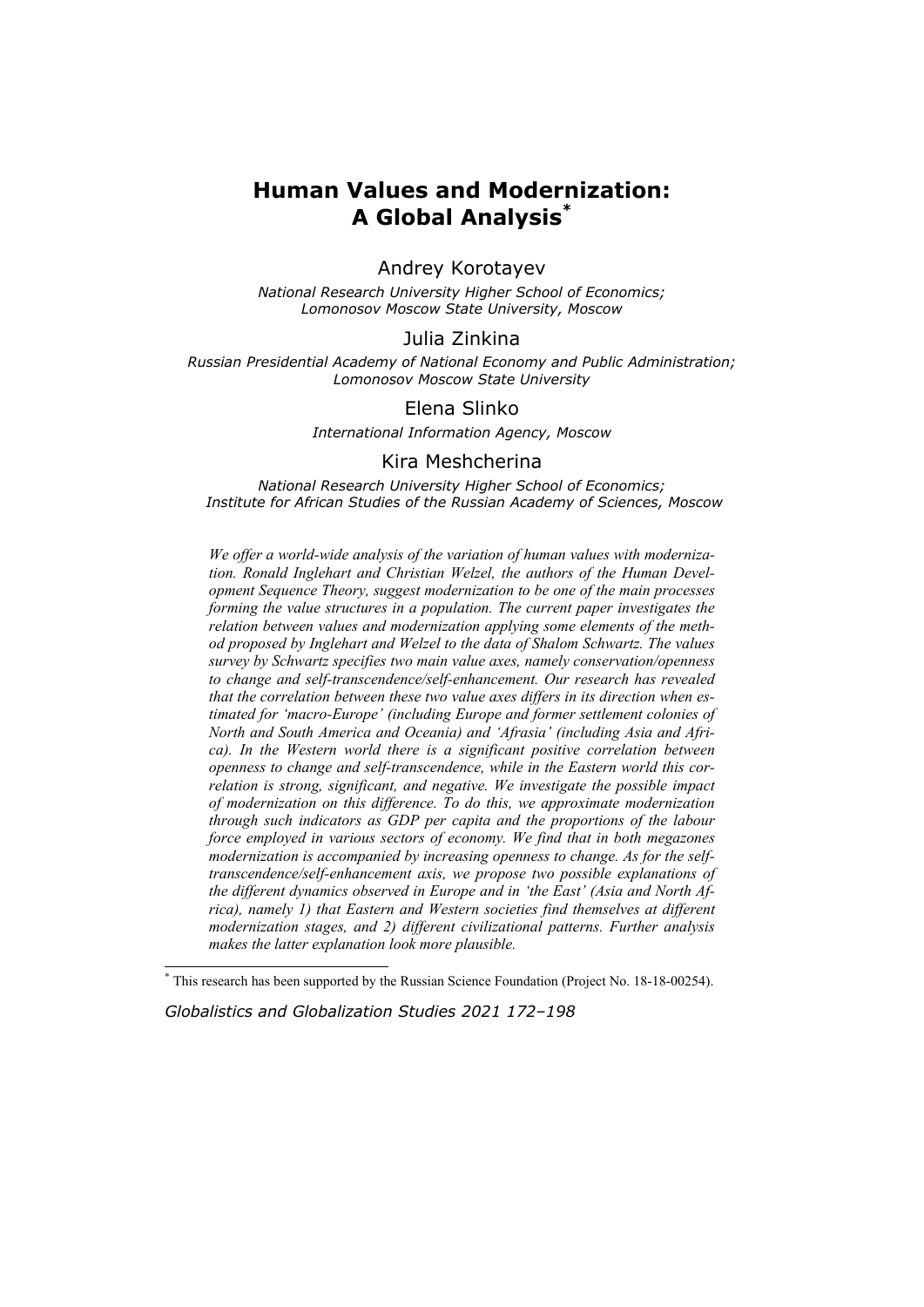*Keywords: global modernization, 'macro-Europe', 'Afrasia', human values, openness to change, Schwartz value axes, self-transcendence, GDP per capita, the West, the East.* 

# **Introduction**

This article contributes to the study of the dynamics of human values in the processes of modernization. The prominent scholars in the field of human values Inglehart and Welzel showed that the advancement of societies towards modernization is one of the main processes shaping the values of generations. The features of the development of society make impact on the values in childhood, adolescence and youth and these values form the sociocultural image of society when these generations reach maturity (see Inglehart and Welzel 2005).

We examine the correlation between values and modernization using some elements of Inglehart and Welzel's methods (where indicators such as GDP per capita and proportions of the population employed in various sectors of the economy serve as proxy variables for modernization), but we do not use the value indexes of Inglehart and Welzel, but of Schwartz. In his research Schwartz identifies two main value axes: conservation/openness to change and self-transcendence/self-enhancement (see Materials and Methods). The most noteworthy result is that the correlation between these two value axes differs in its directions in the 'macro-European' megazone (including the countries of Europe and the former settlement colonies of North and South America and Oceania) and the 'Afrasian' megazone (*i.e.* Asia + Africa). In both cases, the correlation turns out to be strong, but in 'macro-Europe' it is negative (*i.e*. an increase in openness to change is accompanied by a decline in self-enhancement values), and in 'Afrasia' the correlation is positive (*i.e*. an increase in openness to change is accompanied by an increase in self-enhancement). In this article, we study the relationship of both value axes with modernization indices and put forward two hypotheses that help to explain the opposing directions of the correlation in these megazones.

# **Analytic Framework**

Modernization is by no means the only trajectory of the human development that influences the value structure of the societies. Therefore, the question is whether the collapse of the USSR and the ensuing economic instability, unemployment, crime, *etc*. can be considered as a step on the way to modernization, is very controversial. However, there is no doubt that this historical period had a strong influence on the formation of the value pattern (and the picture of the world as a whole) of Soviet generations. Nevertheless, globally, modernization remains one of the key factors affecting the value patterns of the population in different countries. The human development sequence theory proposed by Inglehart and Welzel describes this fact.

Their theory is based on a factor analysis of several waves of the World Values Survey, which identified two main components. One of them is defined as the axis of religious values versus secular values (explains the most part of the variation), the second axis is survival values versus self-expression values. The processes of value modernization according to Inglehart and Welzel's theory takes place in two phases (these main components and their weights are listed in Appendix 1). In the first phase, there is a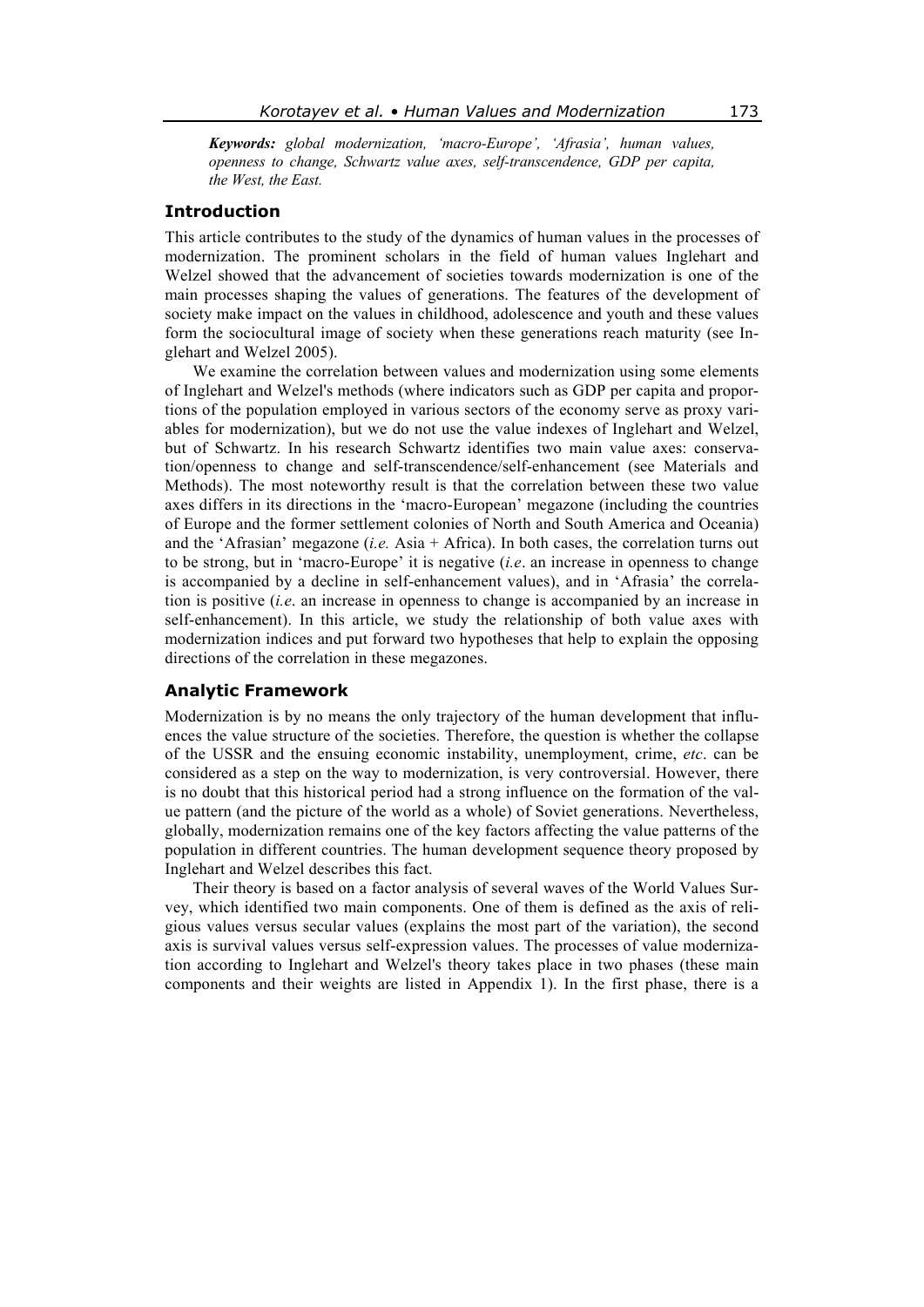transition from traditional religious values to secular values, linked with the theory of a transition from an agrarian society to an industrial phase. In the second phase of modernization (the transition from the industrial to the postindustrial society), there is a shift along the second axis, from survival values to self-expression values (see Inglehart and Welzel 2005; Welzel, Inglehart, and Klingemann 2003; Welzel and Inglehart 2005; Welzel 2013).

However, on closer examination, these value axes raise a number of questions. Regarding the first axis there is a controversial fact of mixing state integration and religious integration. For example, is it possible to consider that a sense of national pride has some religious connotations? Moreover, it should be remembered that the emergence of modern national statehood (as well as feelings of nationalism) is the result of the modernization of the early modern times, in other words, the deviation from traditional societies. As for the second axis, the question here is the inclusion of the subjective level of happiness. First, the inclusion of such an indicator in the list of values is ambiguous. Second, there is a possibility that the results of the correlation analysis conducted by Inglehart and Welzel (according to the data of the 1990s) were influenced by the situation in Post-Communist countries, where a particularly high percentage of people claimed that they had a low level of happiness (see, *e.g.,* Korotayev and Khaltourina 2009: 142−159). The situation in these countries has changed quite noticeably, and the results of the correlation analysis require rechecking on new data.

The theory of the human development sequence is fundamentally materialistic, since economic development is the main determinant of value changes. Industrialization provides a transition from traditional religious to secular values and the further growth of GDP per capita. Material abundance causes a gradual shift towards post-materialistic values. Moreover, this theory postulates that it is through values that the economic development influences democratization. As economic progress proceeds, a transition to self-expression values and emancipation takes place and the desire to manage one's own life creates a motivation for demanding more democracy (see Inglehart and Welzel 2005; Welzel *et al.* 2012; Welzel, Inglehart and Klingemann 2003; Welzel and Inglehart 2005; Welzel 2013).

However, this provision has been criticized in a number of studies (Hadenius and Teorell 2005; Teorell and Hadenius 2006; Teorell 2010; Spaiser *et al*. 2014; Dahlum and Knutsen 2016). For example, in a recent paper (Spaiser *et al.* 2014) it was shown that the trigger of both democratization and the emancipation of the population is the achievement of a critical level of the Human Development Index, while democratization based on human rights precedes a growth of emancipation values, and not the other way around. Other research work (Dahlum and Knutsen 2016) emphasizes the cross-national correlations between self-expression values and democracy identified by Inglehart and Welzel, may not result from a causal relationship between these phenomena, but from other processes. Dahlum and Knutsen show that self-expression values do not raise either the level of democracy or the likelihood of democratization, and do not stabilize existing democracies, quite the opposite, the experience of democracy increases selfexpression values. Having regard to the above, we decided to re-verify Inglehart and Welzel's theory on the connection between values and modernization but using the data of Schwartz.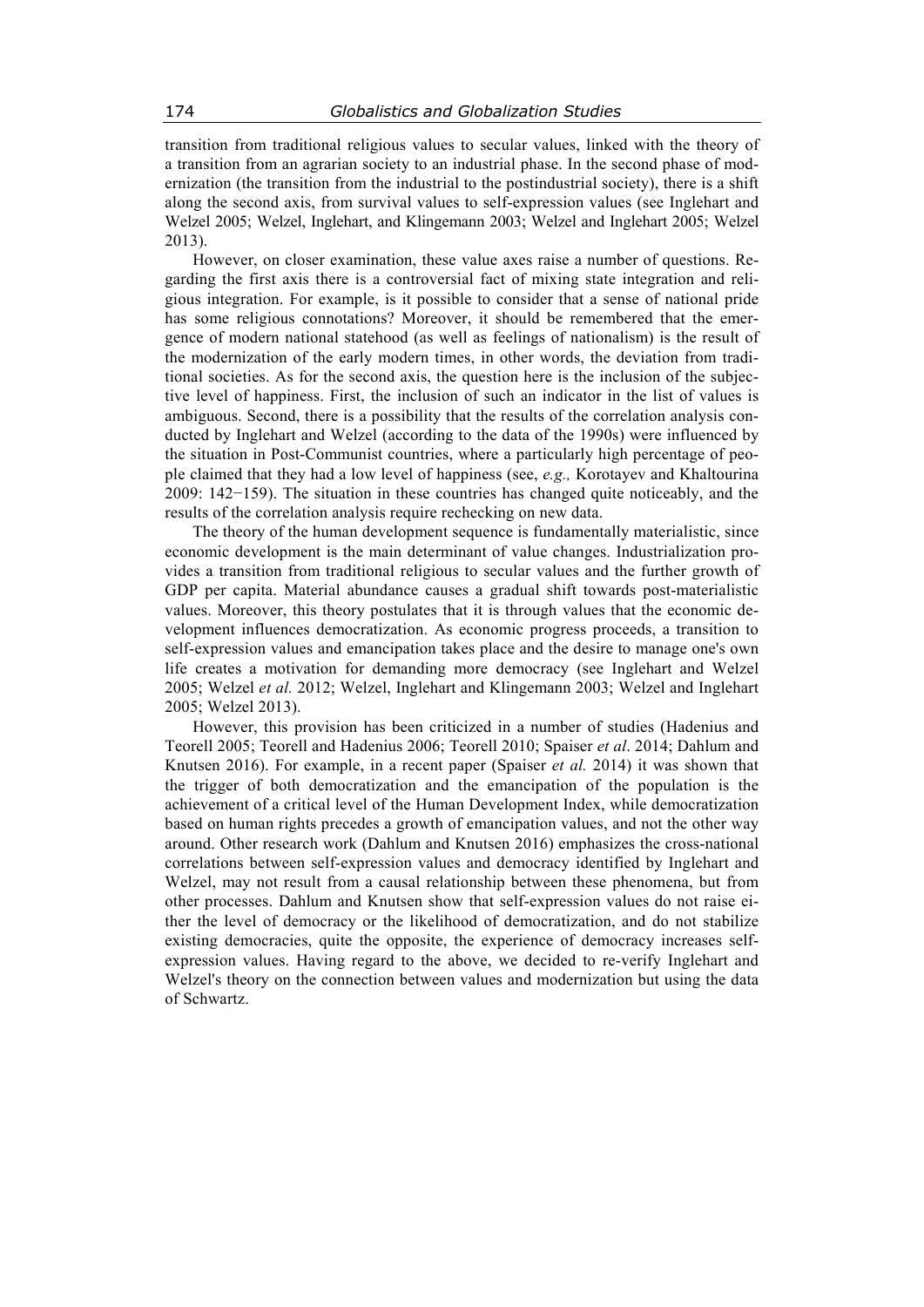# **Materials and Methods**

One of the most developed theories of human values is Schwartz's theory (see Schwartz 1992, 1994, 2006a, 2006b; Schwartz and Bardi 1997; Schwartz and Boehnke 2004; Schwartz *et al.* 2001, 2012), which seeks to identify the basic value orientations by which every individual is guided, regardless of his cultural affiliation. The basic ten value classification includes values of Power, Achievement, Hedonism, Stimulation, Self-Direction, Universalism, Benevolence, Tradition, Conformity and Security. These values are grouped into four blocks: Conservation values (Security, Conformity and Tradition), Openness to Change values (Self-Direction, Stimulation and Hedonism), and Self-Transcendence values (Universalism and Benevolence) and Self-Enhancement values (Power, Achievement and Hedonism). The four blocks form a space of values, consisting of two axes: Conservation – Openness to Change values and Self-Transcendence – Self-Enhancement values.

The complete questionnaire of Schwartz consists of two parts. The first includes 57 items such as nouns and adjectives describing values (equality, pleasure, *etc*.); so a respondent during the survey assesses the importance of these values. The second is the so-called personality profile, which consists of 40 statements describing a person in accordance with the above-mentioned ten basic value types. In this part of the survey, the respondent is asked to assess how much the described person is similar to him. The Schwartz's questionnaire was used to collect data for several projects, one of which is the World Values Survey (WVS). WVS is a comparative value study that was started in 1981 with the goal of providing researchers with cross-country data on values and preferences. The study is conducted in almost 100 countries around the world on a nationally representative sample. Simultaneously with WVS, a similar European study, EVS (European Values Survey), was conducted in 49 countries before 2008. EVS also included questions from the Schwartz's questionnaire, which were identical to questions in WVS project. Therefore, for the purposes of our study, we have combined data from these two bases.

#### **Tests**

# **1. Correlations between the Schwartz's axes for different world macrozones**

We begin our analysis by examining how the indices of value axes conservation/openness correlate to change and self-transcendence/self-enhancement – initially for all world macrozones, then at the zonal levels. It does not appear possible to detect any unified pattern between the main Schwartz's value axes at the global level and the correlation between them turns out to be weak and insignificant (see Fig. 1).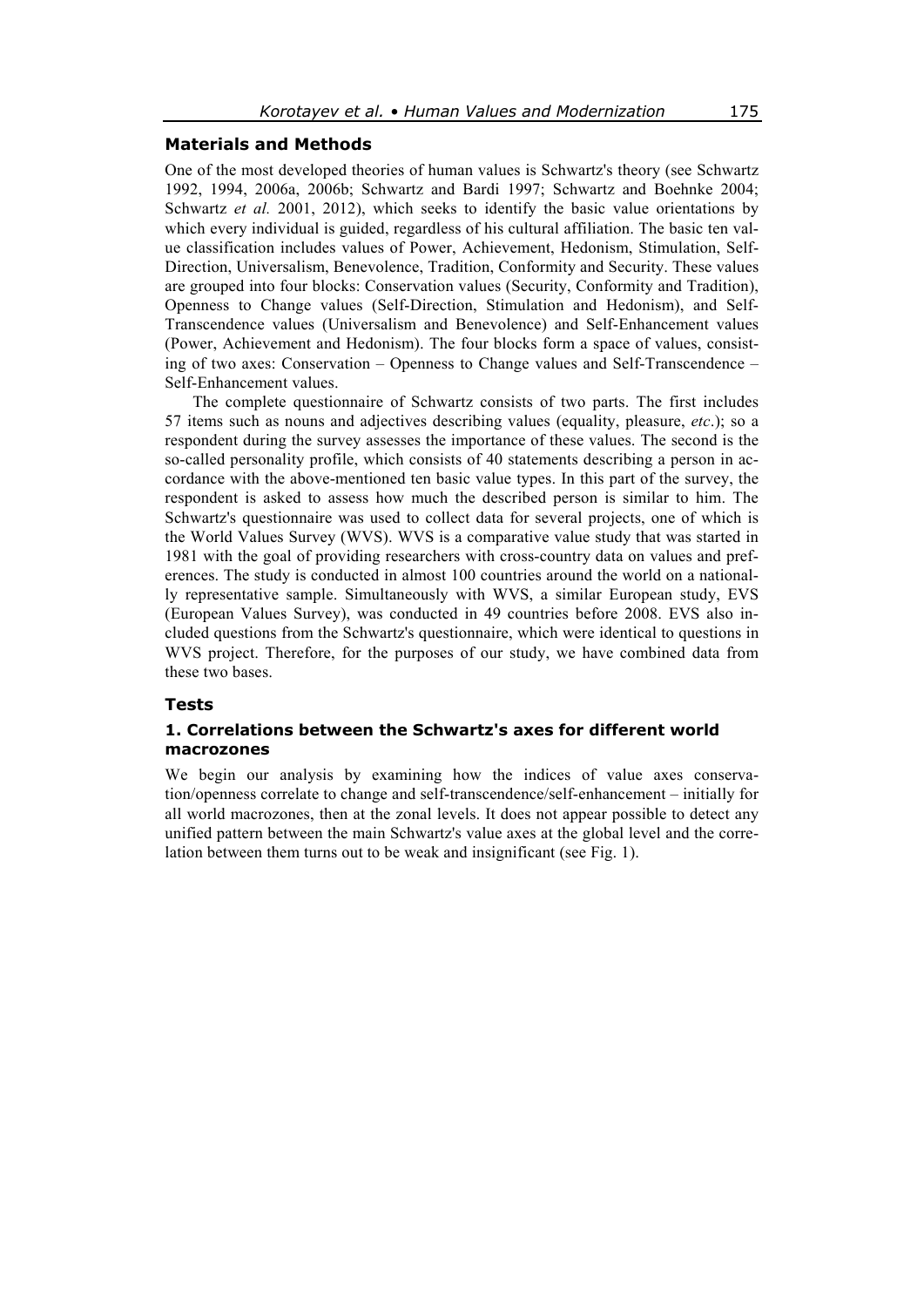

Macrozones West Europe East Europe Anglo-Saxon Offshoots Latin America □ Asia and North Africa □ Sub-Saharan Africa

**Fig. 1.** Correlation between openness to change and self-enhancement values for all world macrozones according to the data of two latest WVS waves (2005– 2014), scatterplot with a fitted regression line

*Note:*  $r = 0.041$ ,  $p = 0.665$ .

However, in the analysis at the zonal level, the situation is different. In Europe, the growing emphasis on openness to change is accompanied not by an increase in selfenhancement values, but toward rising emphasis on self-transcendence values. Thus, European countries are characterized by a bipolar value structure – high levels of conservation and self-enhancement values are typical for East Europe whereas high levels of openness to change and self-transcendence values are characteristic of Western Europe (see Fig.  $2$ ).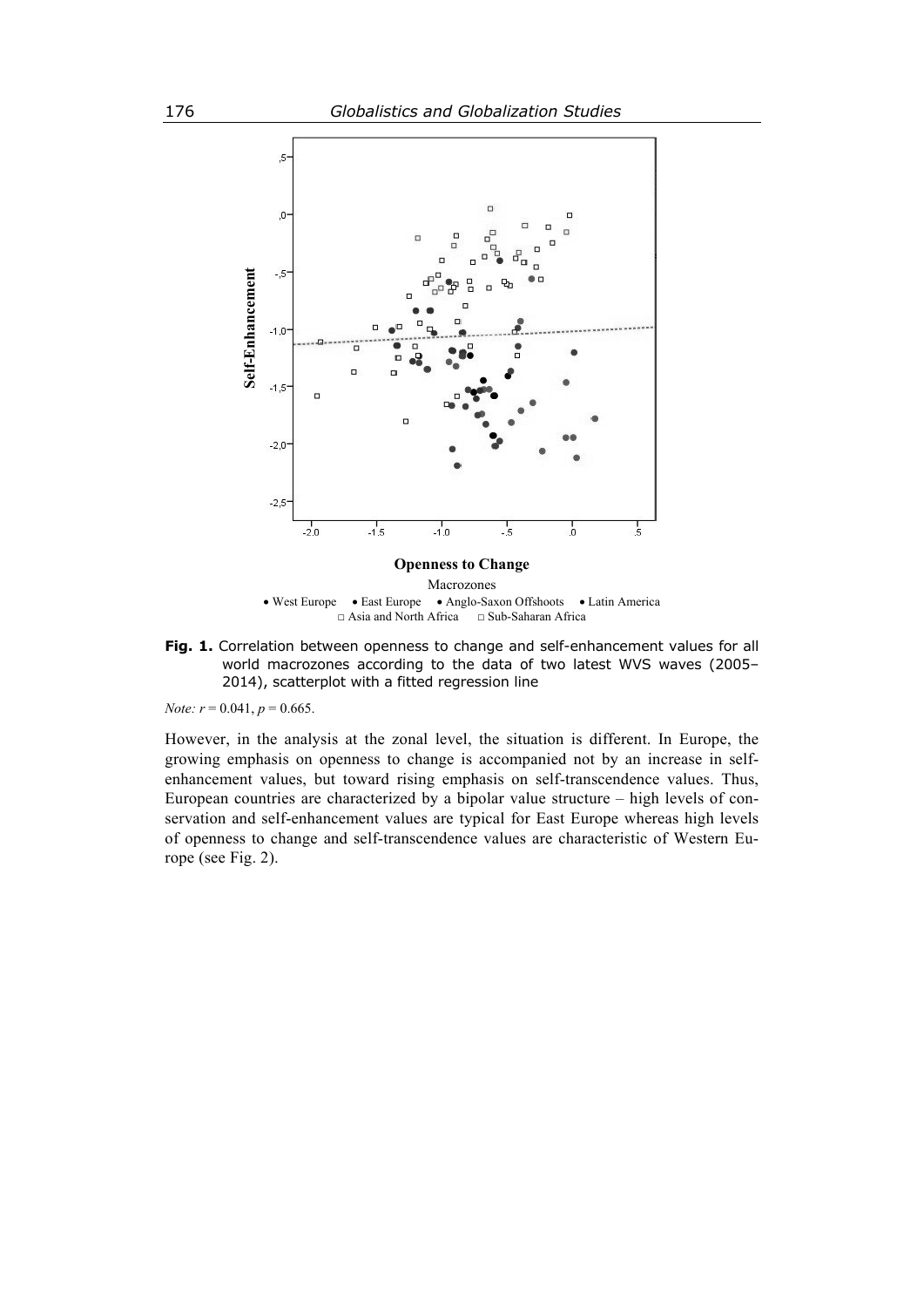

**Fig. 2.** Correlation between openness to change and self-enhancement values for Europe according to the data of two latest WVS waves (2005–2014), scatterplot with a fitted regression line

*Note:*  $r = -0.564$ ,  $p = 0.001$ .

The same pattern appears when we add the former settlement Anglo-Saxon colonies (USA, Canada, Australia and New Zealand) to the sample of European countries. In this case, the negative correlation is at a high level, and the significance of the correlation is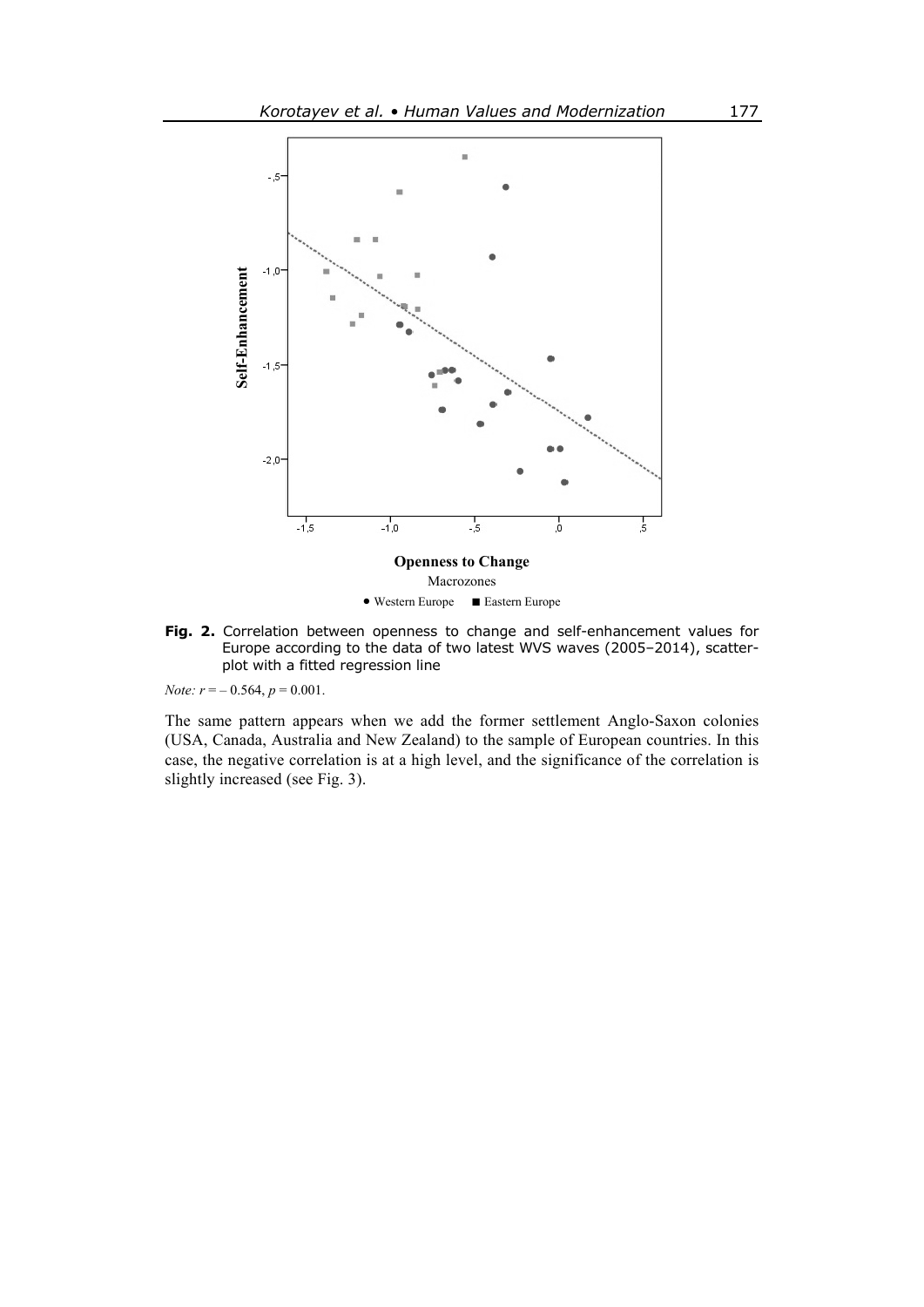

**Fig. 3.** Correlation between openness to change and self-enhancement values for Europe and the former settlement of Anglo-Saxon colonies according to the data of two latest WVS waves (2005–2014), scatterplot with a fitted regression line

*Note:*  $r = -0.552$ ,  $p = 0.003$ .

However, when we add Latin America to the sample of European countries, the strength of negative correlation significantly decreases (see Fig. 4).

Latin America's cluster fits quite well into the European cluster. It forms a particularly close cluster with the former Anglo-Saxon settlement colonies that leads to the formation of a single macrocluster of the former European settlement colonies of America, Australia and New Zealand. This macrocluster in its turn combines with the West European and East European clusters to form a single 'macro-European' megacluster,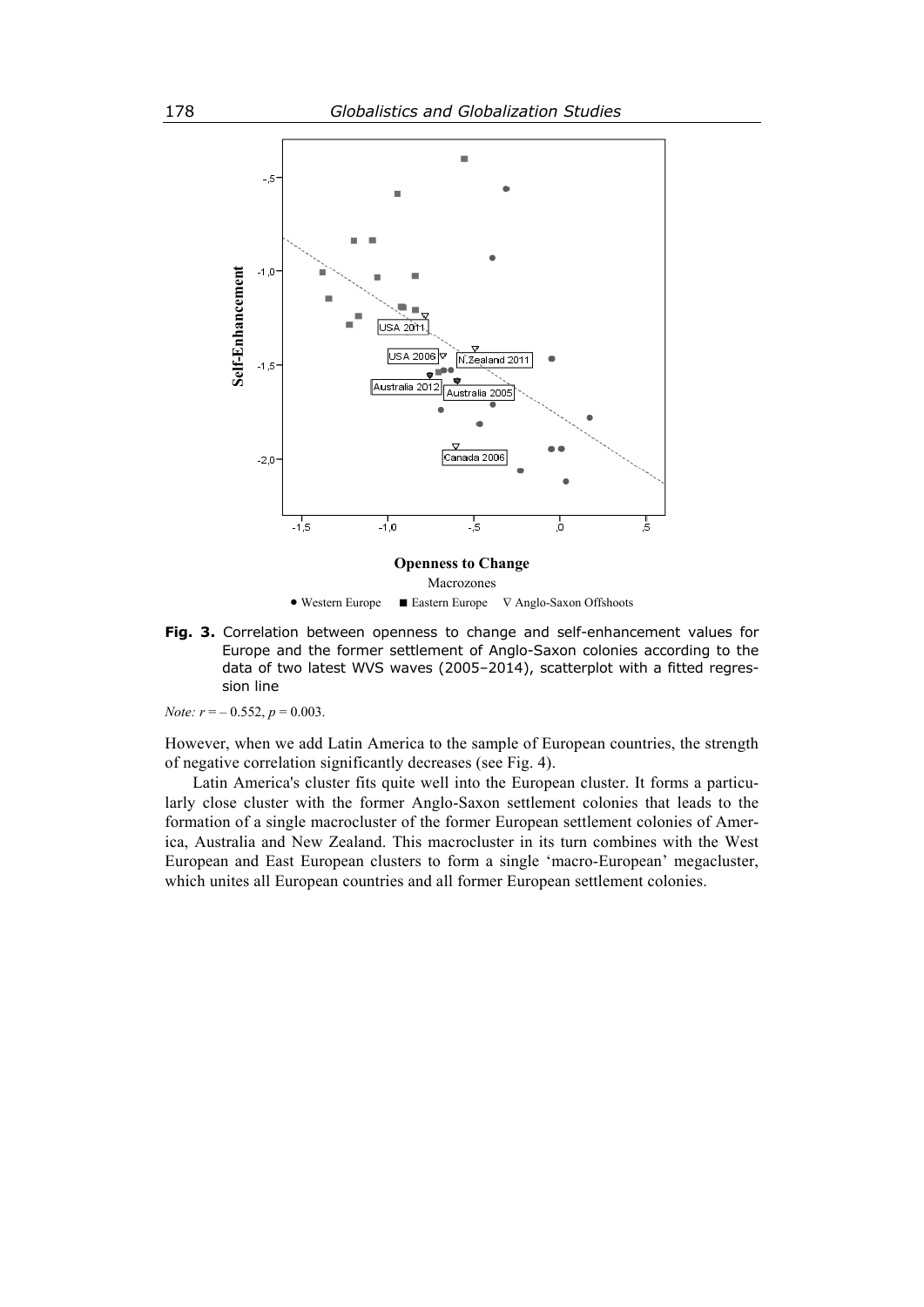

**Fig. 4.** Correlation between openness to change/self-enhancement values for Europe, America, Australia and New Zealand according to the data of two latest WVS waves (2005–2014), scatterplot with a fitted regression line

*Note:*  $r = -0.354$ ,  $p = 0.008$ .

However, this is not the only megacluster for which there is a clear correlation between openness to change and self-enhancement values. For the 'Afrasian' megacluster (including Asia and Africa) there is also a rather strong correlation between the above values, but this correlation has the opposing direction. In the 'macro-European' megacluster we are dealing with a negative correlation, but for the Afrasian megacluster there is a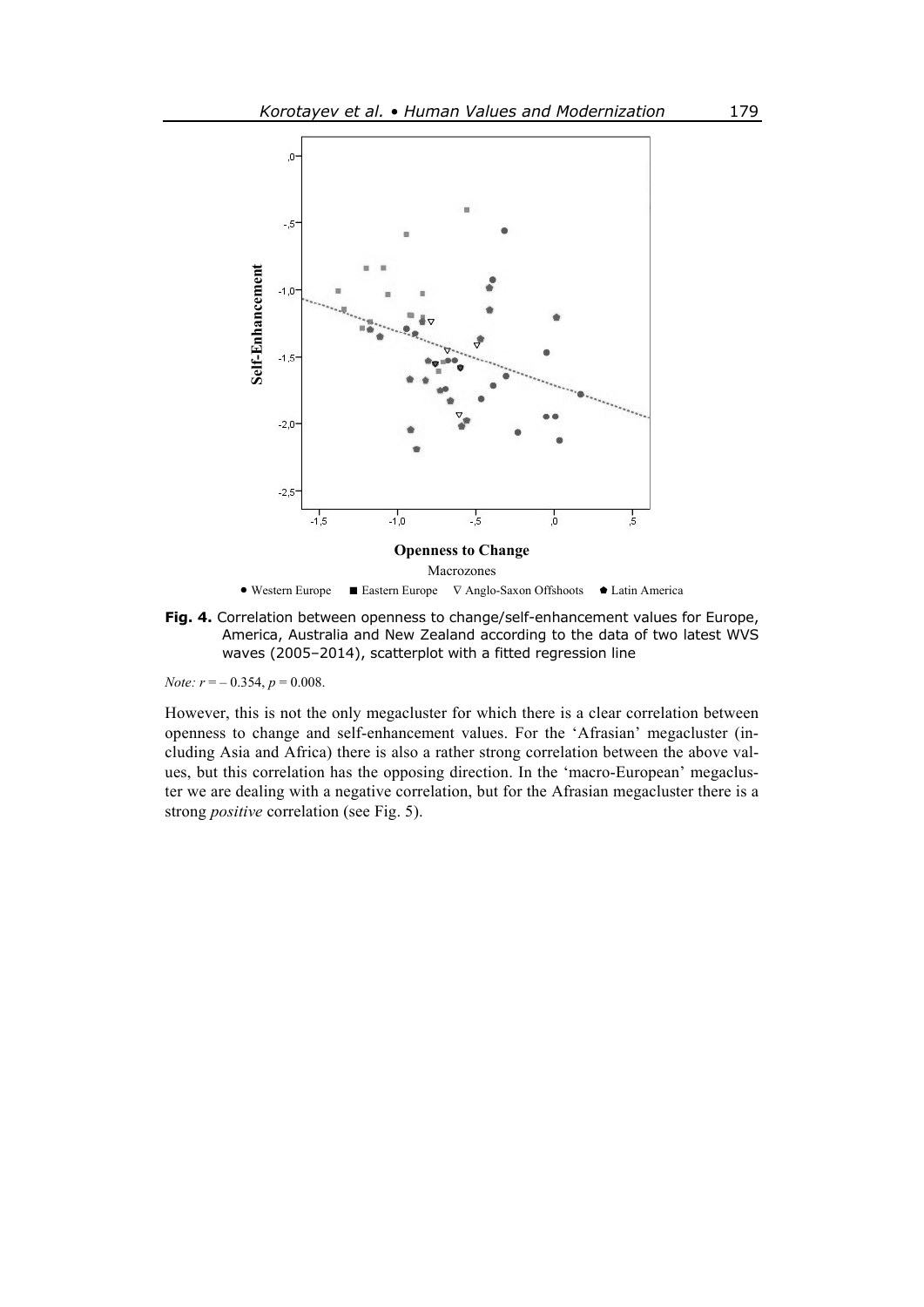

**Fig. 5.** Correlation between openness to change/self-enhancement values for Asia and Africa according to the data of two latest WVS waves (2005–2014), scatterplot with a fitted regression line

*Note:*  $r = +0.646$ ,  $p \ll 0.0001$ .

This correlation is strengthened when we leave in the sample only Asian and North African countries  $(r = +0.661, p \ll 0.0001)$ , but it becomes particularly strong, after we remove from the sample the most westernized Asian societies such as Japan and Taiwan (see Fig. 6).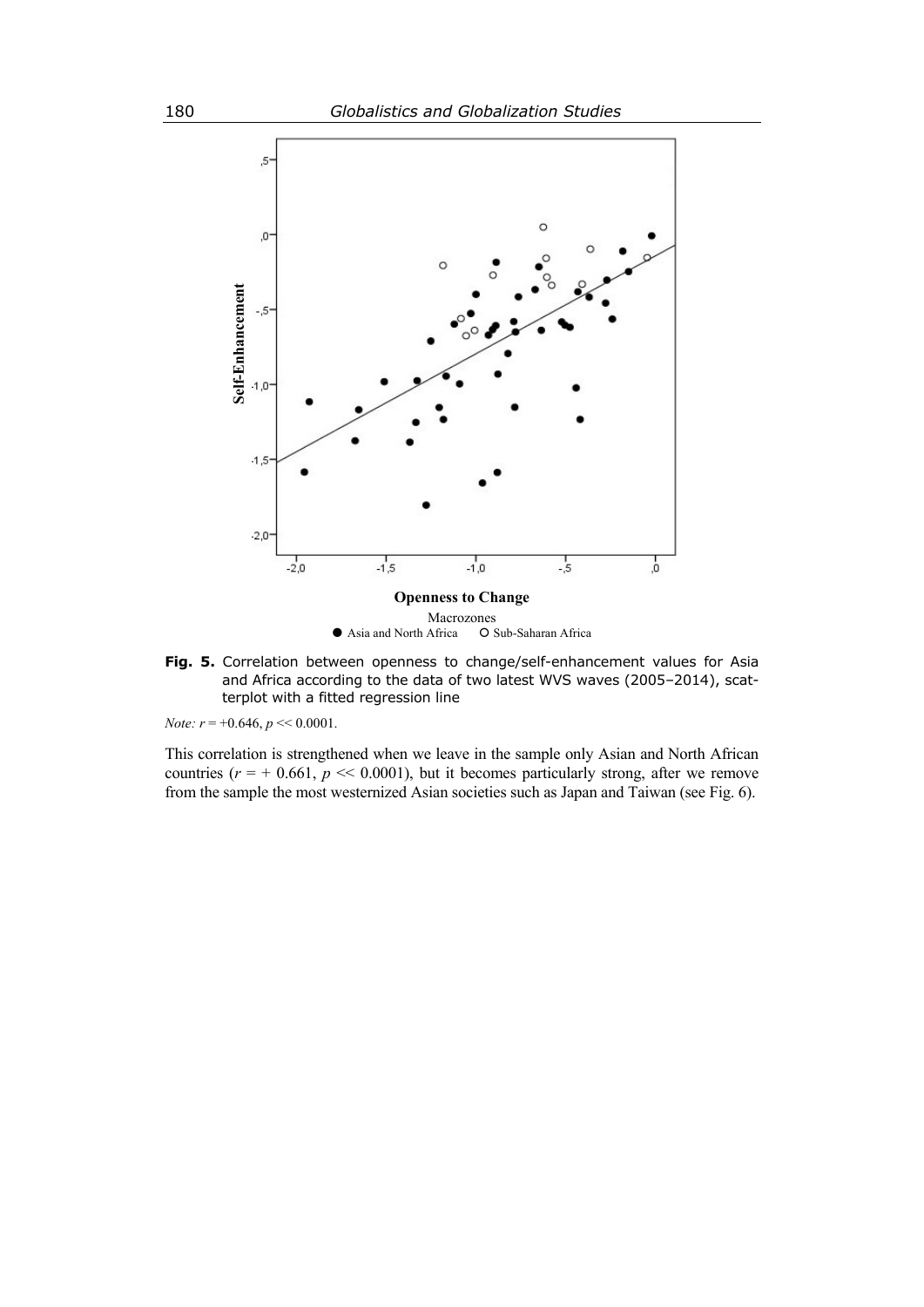

**Openness to Change** 

**Fig. 6.** Correlation between openness to change/self-enhancement values for Asia and North Africa (excluding Japan and Taiwan) according to the data of two latest WVS waves (2005–2014), scatterplot with a fitted regression line

*Note:*  $r = +0.768$ ,  $p \ll 0.0001$ .

Thus, we have identified two macroclusters with opposite correlations between these two Schwartz value axes. Now, let us examine how these patterns correlate with some indicators of modernization in these megazones.

# **2. Schwarz's value axes and indicators of modernization**

Note that Schwartz's value axes have not a strong but a statistically significant correlation with value axes used by Inglehart and Welzel (2005). They are traditional religious/secular-rational values and survival/self-expression values. Herewith, Schwartz's openness to change values shows not a strong but a statistically significant positive correlation with Inglehart–Welzel's secular-rational values, and Schwartz's self-enhancement values show not a strong, but a statistically significant negative correlation with In-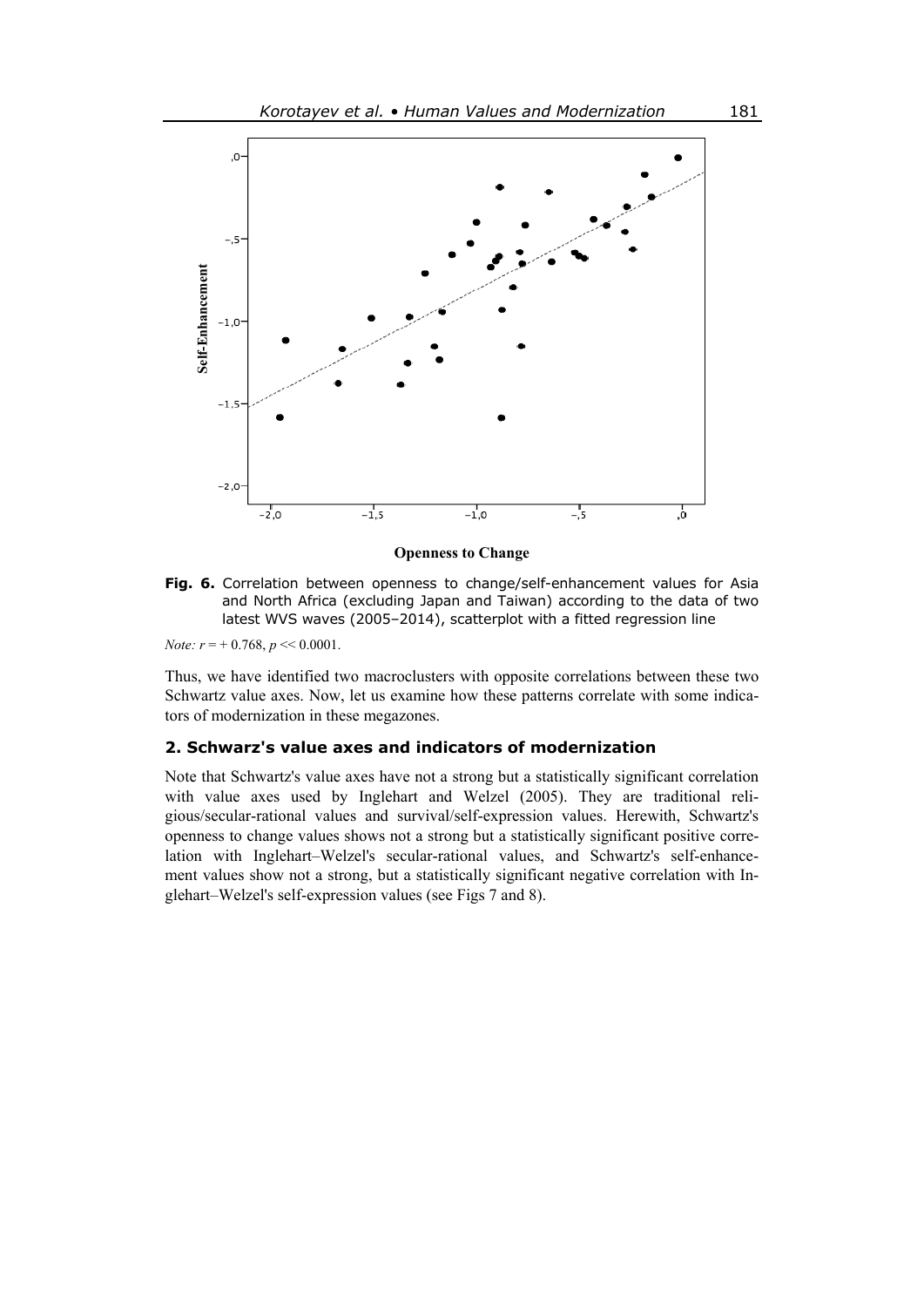

Fig. 7. Correlation between Inglehart-Welzel's survival/self-expression values axis and Schwartz's self-transcendence/self-enhancement values axis, scatterplot with a fitted regression line

*Note: r* = 0.64, *p* << 0.001.



**Fig. 8.** Correlation between Schwartz's conservation/openness to change values axis and Inglehart–Welzel's traditional religious/secular-rational values, scatterplot with a fitted regression line

*Note:*  $r = 0.377$ ,  $p \ll 0.001$ .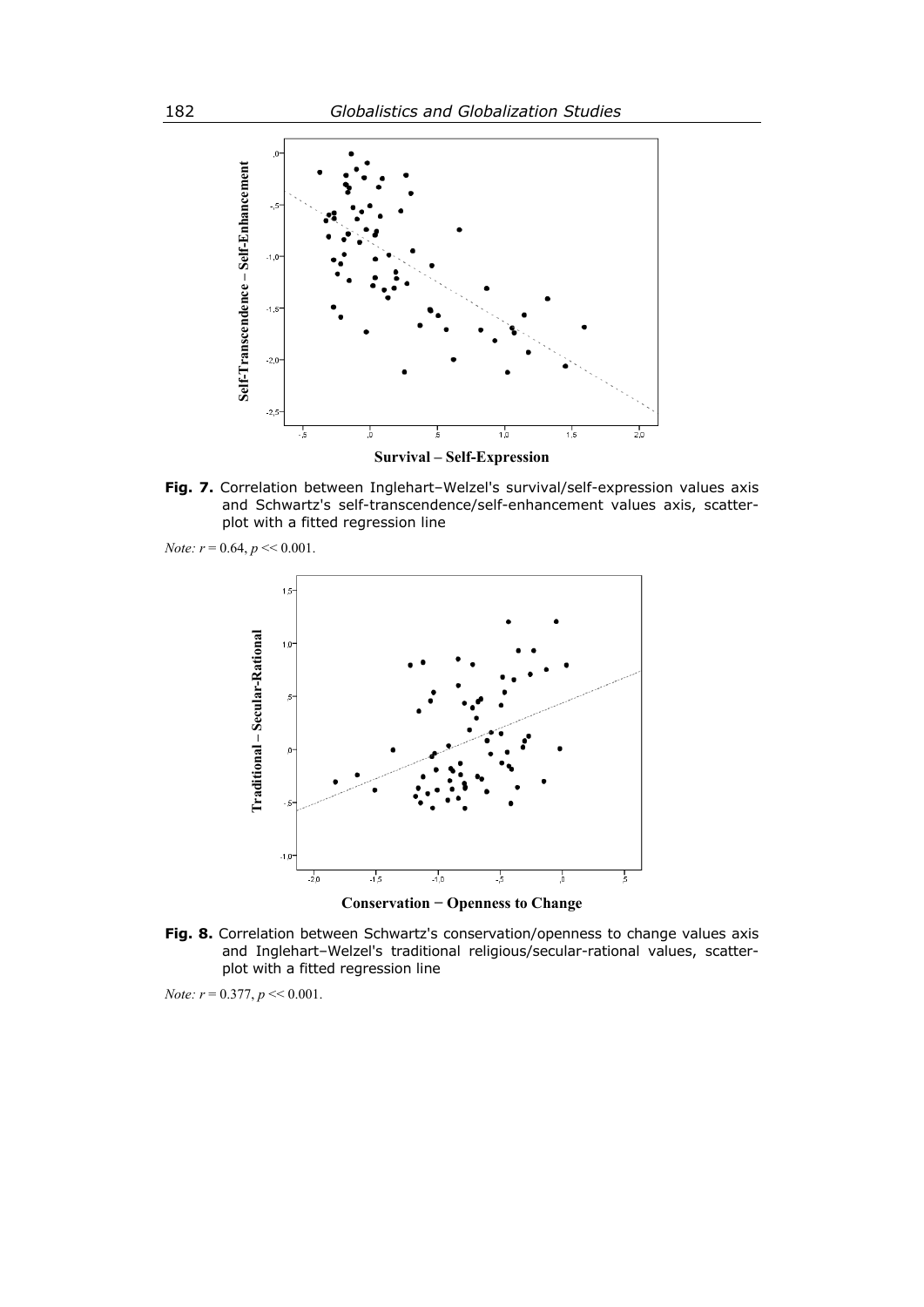Inglehart and Welzel explain the variation on the axes revealed in a very noticeable degree by civilizational differences (see, *e.g.*, Inglehart and Welzel 2005, Ch. 2), but substantially they focus on the socio-evolutionary development (*Ibid.*: Chs 1, 2). They show that to a very high degree this variation is due to global processes of value modernization. Global modernization was closely linked with the modern model of economic growth and its main characteristic was the systematic advance in GDP growth rates compared to demographic growth, which manifested itself in the systematic growth of GDP per capita (see, *e.g.*, Solow 1956; Kuznets and Murphy 1966). With this circumstance, in our opinion, Inglehart and Welzel associate the positive correlation between the levels of GDP per capita and secular-rational values on the one hand, and self-expression values on the other (Inglehart and Welzel 2005, Ch. 2).

Given this, we can expect that openness to change values will show a positive correlation with GDP per capita and self-enhancement values – a negative one. We begin our empirical test of this hypothesis on the data of European countries. When using this data, there are strong correlations in the predicted directions as in relating to openness to change values (see Fig. 9), as well as in relating to self-enhancement values (see Fig. 10).



**GDP per capita, PPP, \$** 

**Fig. 9.** Correlation between GDP per capita (PPP)1/openness to change values for Europe according to the data of two latest WVS waves (2005−2014), scatterplot with a fitted regression line

*Note: r* = 0.859, *p* << 0.0001. *Source:* WVS 2017; World Bank 2017.

 $\frac{1}{1}$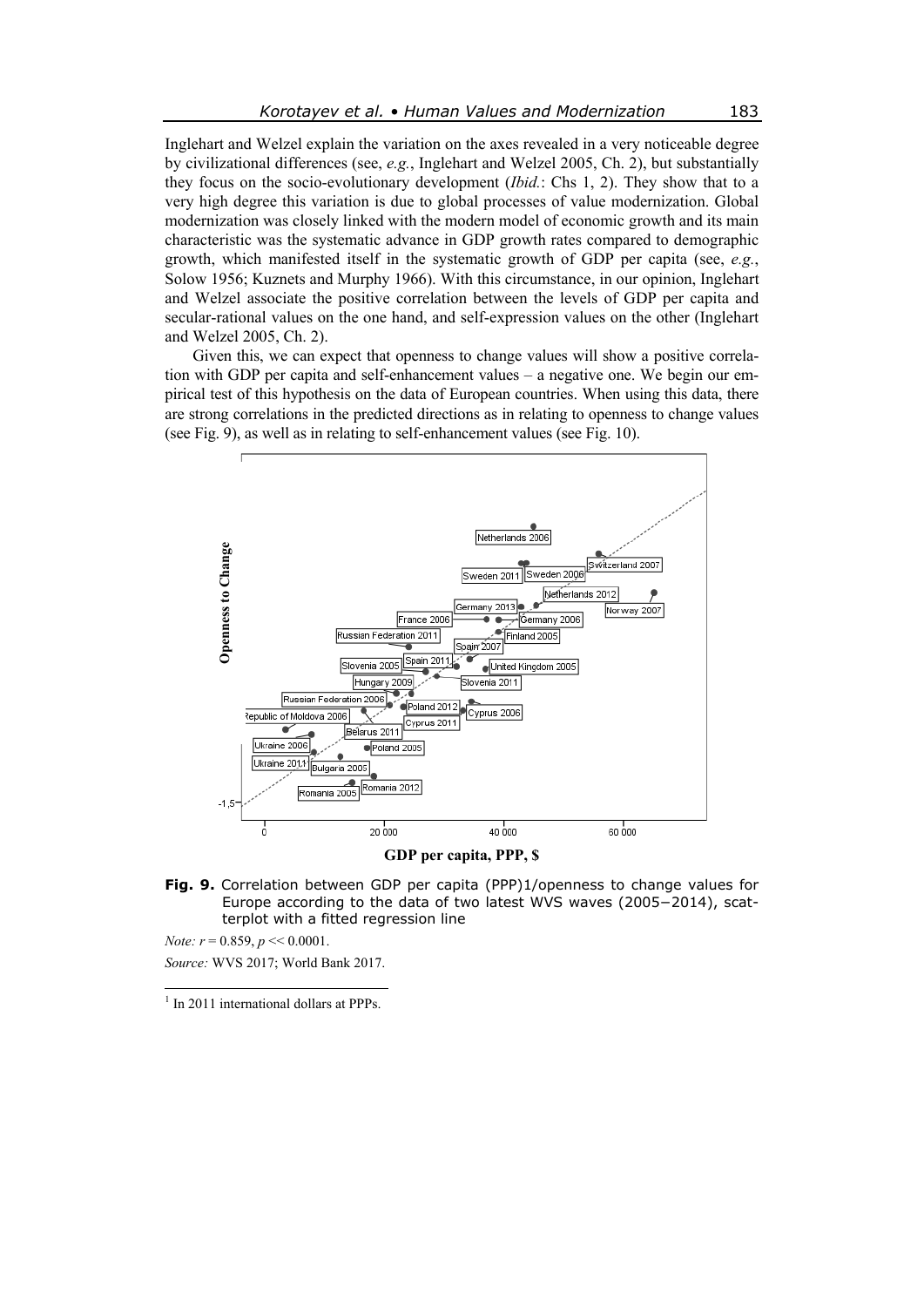

**GDP per capita, PPP, \$** 

**Fig. 10.** Correlation between GDP per capita  $(PPP)^2/$  self-enhancement values for Europe according to the data of two latest WVS waves (2005−2014), scatterplot with a fitted regression line

*Note:*  $r = -0.650$ ,  $p = 0.0001$ .

As we can see, for modern European countries the positive correlation between GDP per capita and openness to change values is especially strong. The negative correlation between GDP per capita and self-enhancement values is weaker, but it is still strong and certainly statistically significant. All of this suggests that the modernization in Europe as the trend is accompanied (in a predictable way) by an increase in openness to change values and a decline in the prevalence of conservation values. On the other hand, this leads to assumption that in European countries modernization (especially the highest stages of modernization) is accompanied (in a less predictable way) by a decline in the prevalence of self-enhancement values and a growth of self-transcendence values (as well as protection for nature).

As mentioned, according to Inglehart and Welzel's theory, the value modernization involves two phases. At the first phase (transition from an agrarian society to an industrial one), there is a transition from traditional to secular-rational values. They confirm this hypothesis using a correlation analysis which showed that in the wake of rising differences between the proportion employed in industry and in agriculture, there is a decline in the prevalence of traditional religious values and a growth in the prevalence of secular-rational values (however, with respect of Muslim society see Grinin, Korotayev, and Tausch 2019).

 $\frac{1}{2}$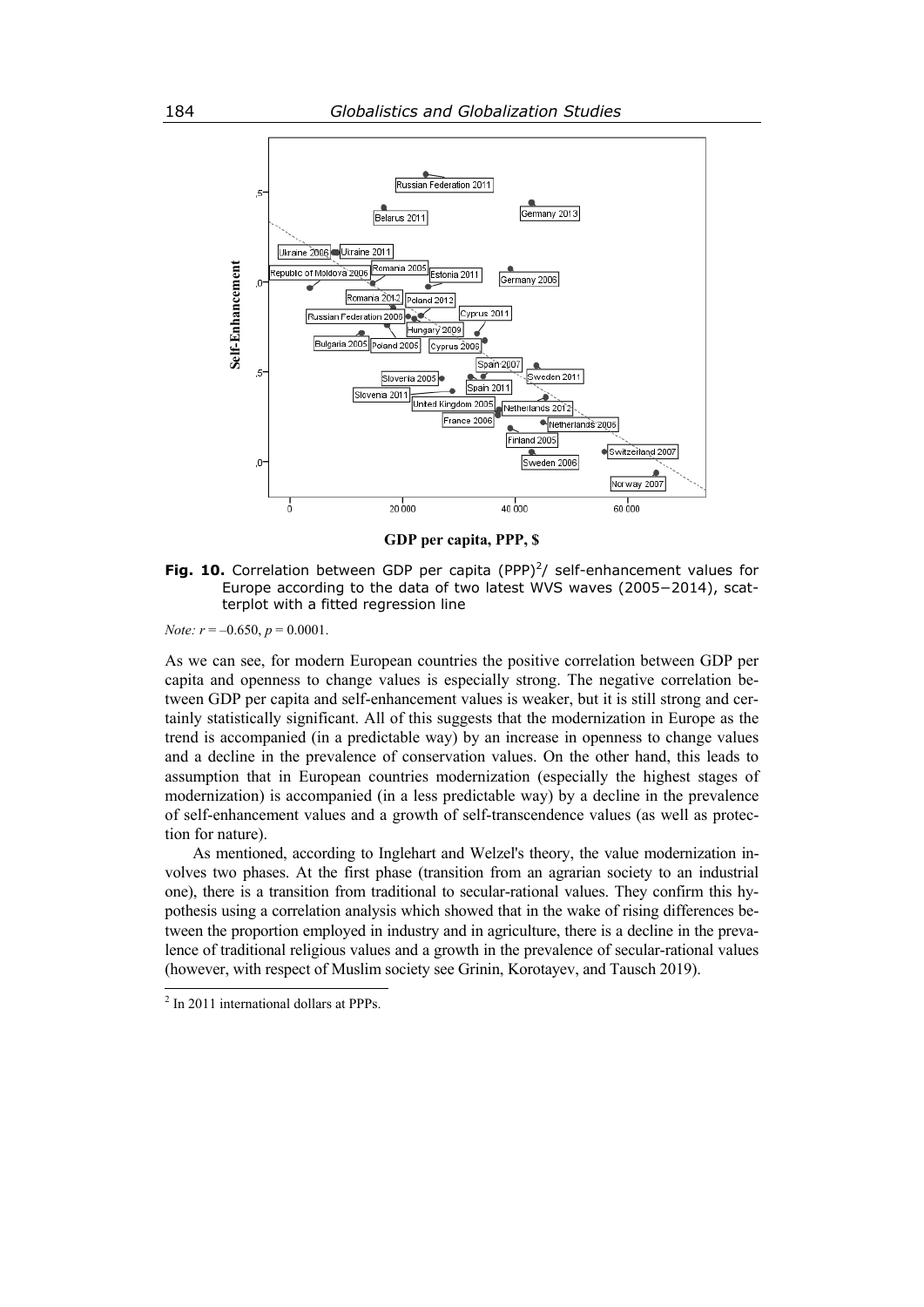According to this theory, the shift from survival to self-expression values occurs during the second phase of global modernization, during the transition from an industrial to a postindustrial society. They confirm this hypothesis also using a correlation analysis which showed that an increase in the differences between the proportions employed in service and industry is accompanied by a decline in the prevalence of survival values and a growth in the prevalence of self-expression values that again fully corresponds to the main points of the Inglehart-Welzel's hypothesis.

Given the fact that Inglehart–Welzel's secular-rational values positively correlated with Schwartz's openness to change values while Inglehart–Welzel's self-expression values negatively correlated with Schwartz's self-enhancement values, one would expect that Schwartz's openness to change values must demonstrate a particularly strong negative correlation with the proportion employed in agriculture and a particularly strong positive correlation with the proportion employed in industry. On the other hand, Schwartz's selfenhancement values should show a particularly strong negative correlation with the proportion employed in industry and a particularly strong positive correlation with the proportion employed in the services sector.



**Employment in agriculture (% of total employment)** 

**Fig. 11.** Correlation between the proportion employed in agriculture and openness to change values for Europe according to the data of two latest WVS waves (2005–2014), scatterplot with a fitted regression line

*Note:*  $r = -0.718$ ,  $p \ll 0.0001$ .

The empirical test of this hypothesis provided inconclusive results. Neither Schwartz's openness to change values nor Schwartz's self-enhancement values show any statistically significant correlation with the proportion employed in industry. However, in accordance with the theoretical expectations for the European countries openness to change values demonstrated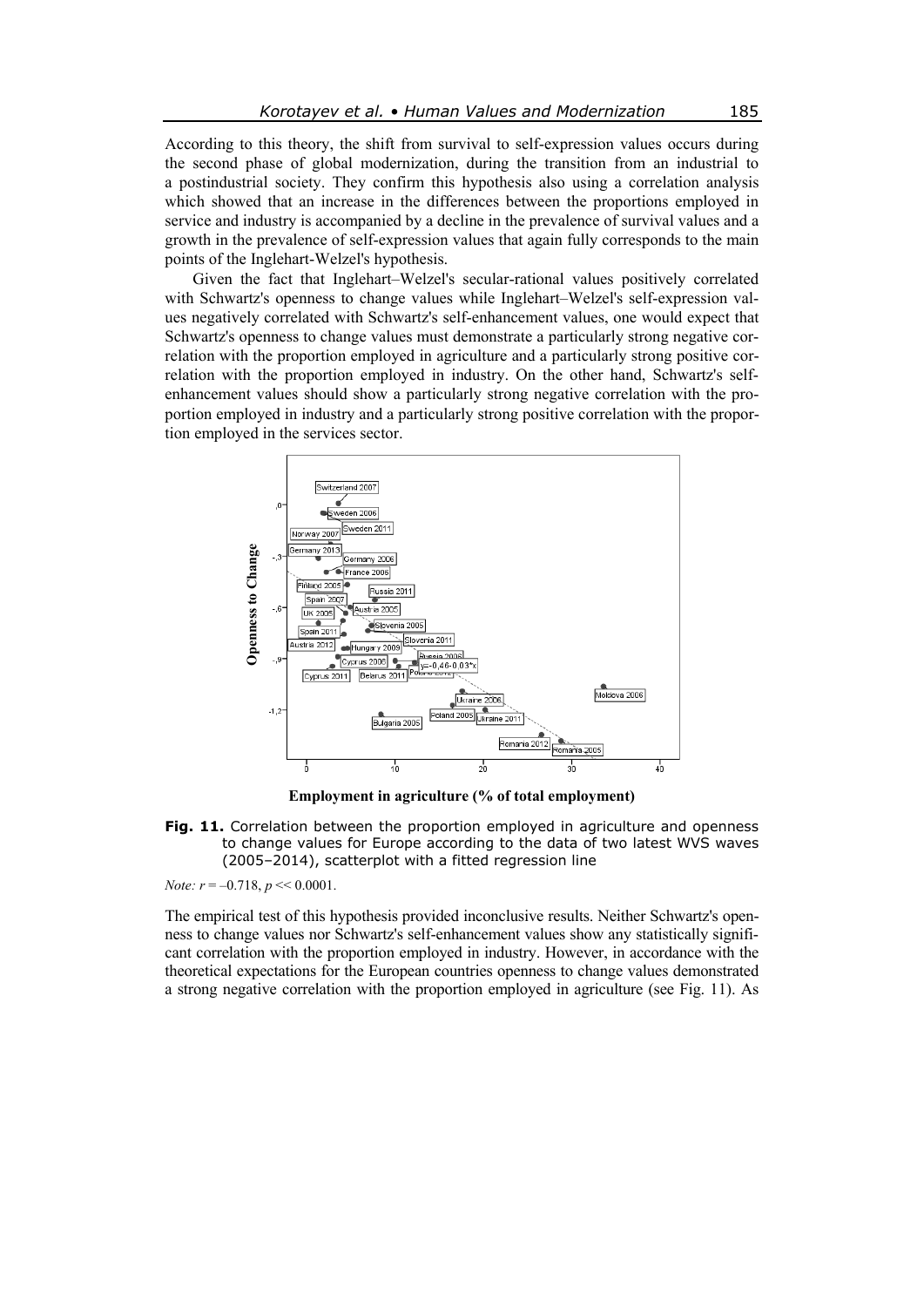would be expected, according to Inglehart–Welzel's theory the proportion employed in agriculture shows a positive correlation with self-enhancement values, but this correlation is not as strong as a negative correlation between the proportion employed in agriculture and openness to change values (see Fig. 12).

![](_page_14_Figure_2.jpeg)

**Employment in agriculture (% of total employment)** 

**Fig. 12.** Correlation between the proportion employed in agriculture and selfenhancement values for Europe according to the data of two latest WVS waves (2005–2014), scatterplot with a fitted regression line

*Note:*  $r = +0.401$ ,  $p < 0.05$ .

The less modernized societies in Europe with a large proportion employed in agriculture are characterized by a significantly higher prevalence of self-enhancement values and a significantly less importance of self-transcendence values (as well as protection for nature).

On the other hand, self-enhancement values demonstrated a theoretically predicted statistically significant negative correlation with the difference between the proportion employed in the service sector and industry ( $r = -0.477$ ,  $p \le 0.05$ ).

The negative correlation between the non-calibrated proportion employed in the service sector and self-enhancement values is almost as strong and statistically significant (see Fig. 13). The positive correlation between the proportion employed in the service sector and the prevalence of openness to change values is even stronger and statistically sig-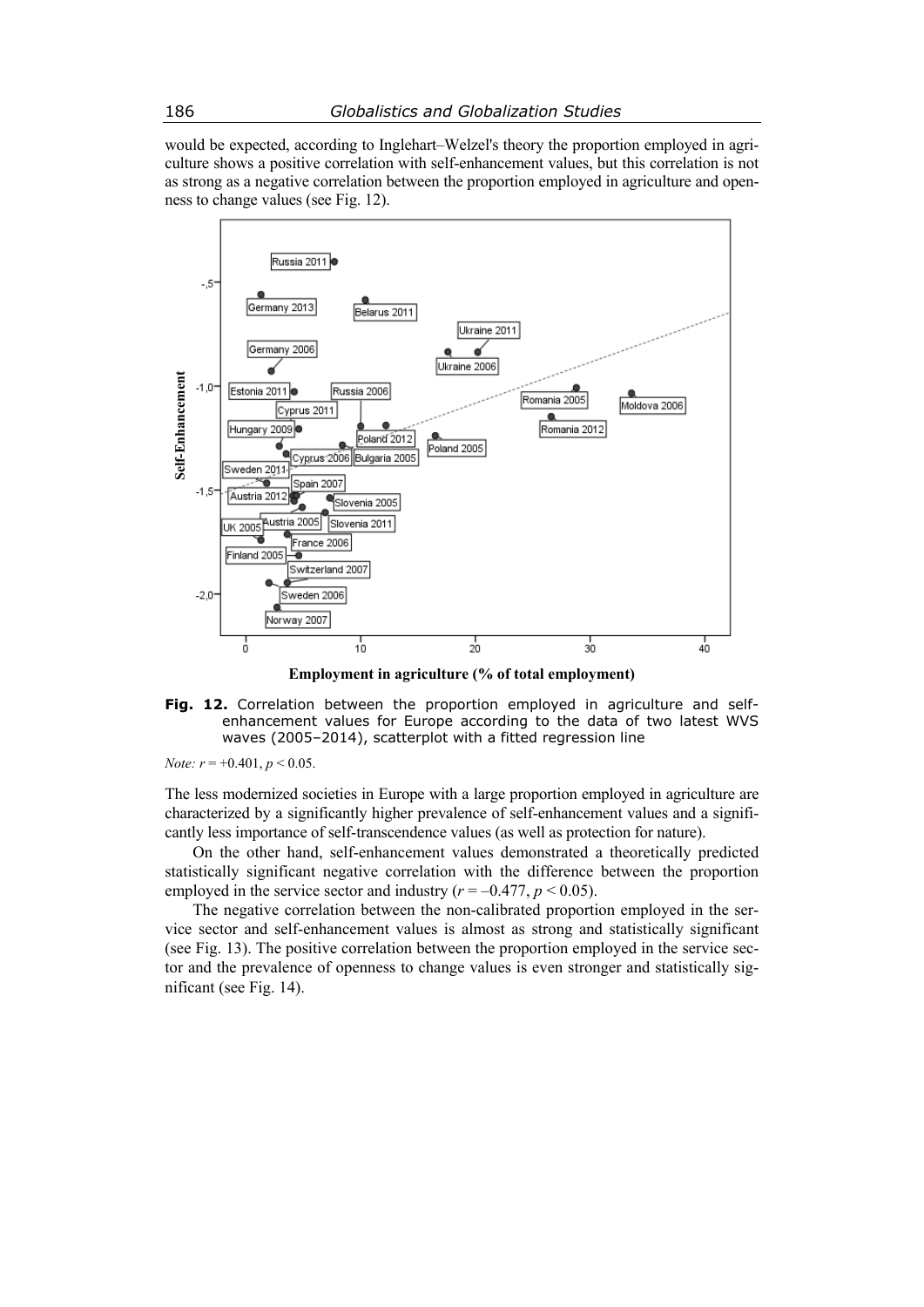![](_page_15_Figure_1.jpeg)

**Employment in services (% of total employment)** 

Fig. 13. Correlation between the proportion employed in the service sector and self-enhancement values for Europe according to the data of two latest WVS waves (2005–2014), scatterplot with a fitted regression line

![](_page_15_Figure_4.jpeg)

![](_page_15_Figure_5.jpeg)

**Employment in services (% of total employment)** 

**Fig. 14.** Correlation between the proportion employed in the service sector and openness to change values for Europe according to the data of two latest WVS waves (2005–2014), scatterplot with a fitted regression line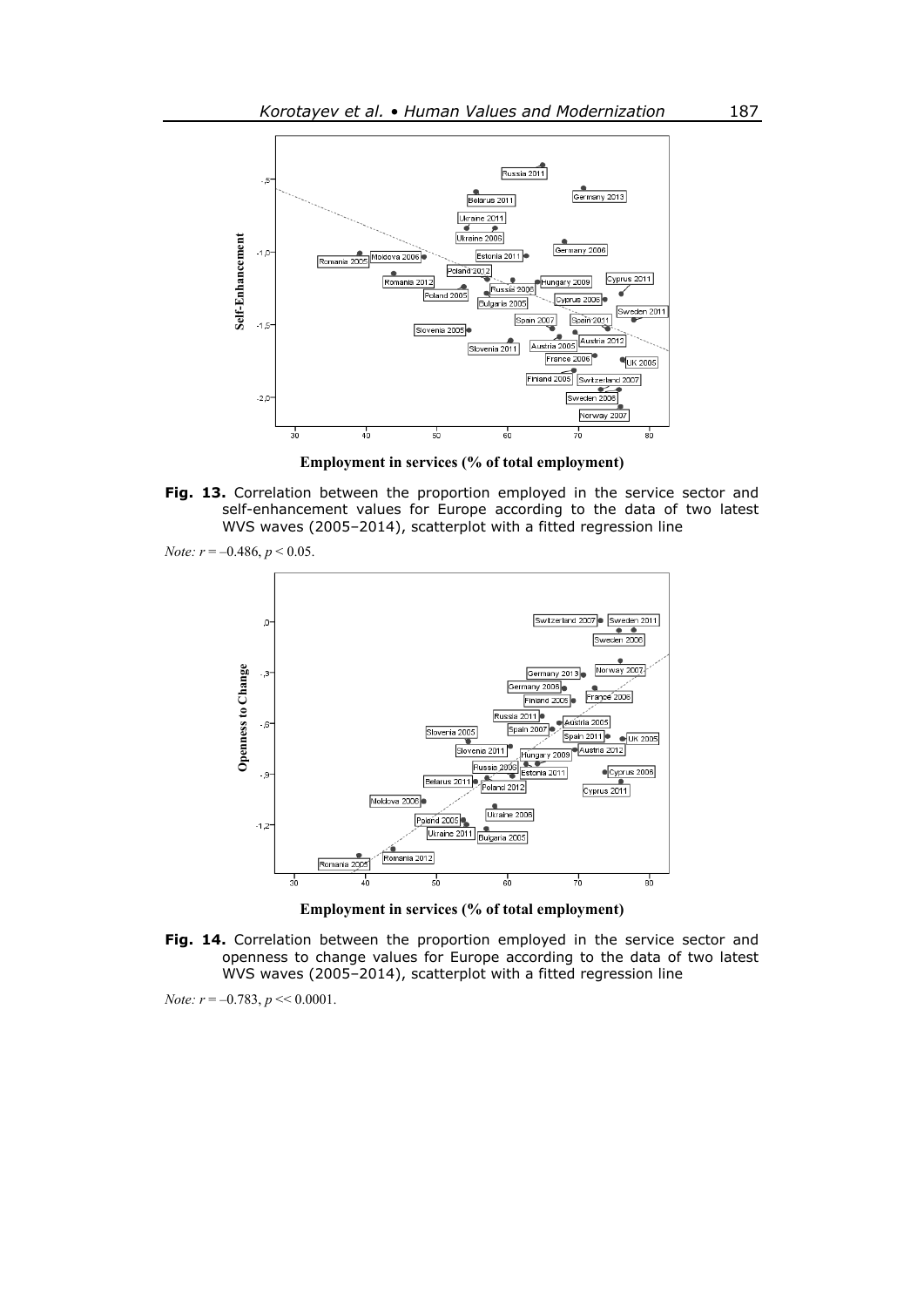Although with some ambiguity in the results obtained, they can confirm the possibility of a socio-evolutionary interpretation of value variation in Europe. However, there are reasons to believe that the processes of value modernization in Asia and Africa show quite significant differences from Europe. As in Europe (see Fig. 9 above), and in Asia and North Africa, we can find a positive statistically significant correlation between GDP per capita and openness to change values (see Fig. 15). On the other hand, the correlation between GDP per capita and self-enhancement values in Asia and North Africa is statistically significant, as in Europe, but, unlike Europe (see Fig. 10), this correlation is *positive*! (see Fig. 16).

These results suggest that the value modernization patterns in 'the East' (*i.e*., Asia and North Africa) may differ noticeably from the pattern in European countries. Our tests provide the basis for assuming that in both Europe and the East, modernization is accompanied by a transition from conservation values to openness to change values. However, in Europe modernization leads to a decline in the prevalence of self-enhancement values, while in Asian and North-African countries self-enhancement values tend to increase. This assumption is confirmed by our correlation analysis between the proportion of employed in various sectors of the economy in Asia and Africa and the prevalence of openness to change and self-enhancement values.

![](_page_16_Figure_3.jpeg)

**GDP per capita, PPP, \$** 

**Fig. 15.** Correlation between GDP per capita and openness to change values for Asia and North Africa (with Japan and Taiwan, but excluding Gulf oilproducing countries) according to the data of two latest WVS waves (2005– 2014), scatterplot with a fitted regression line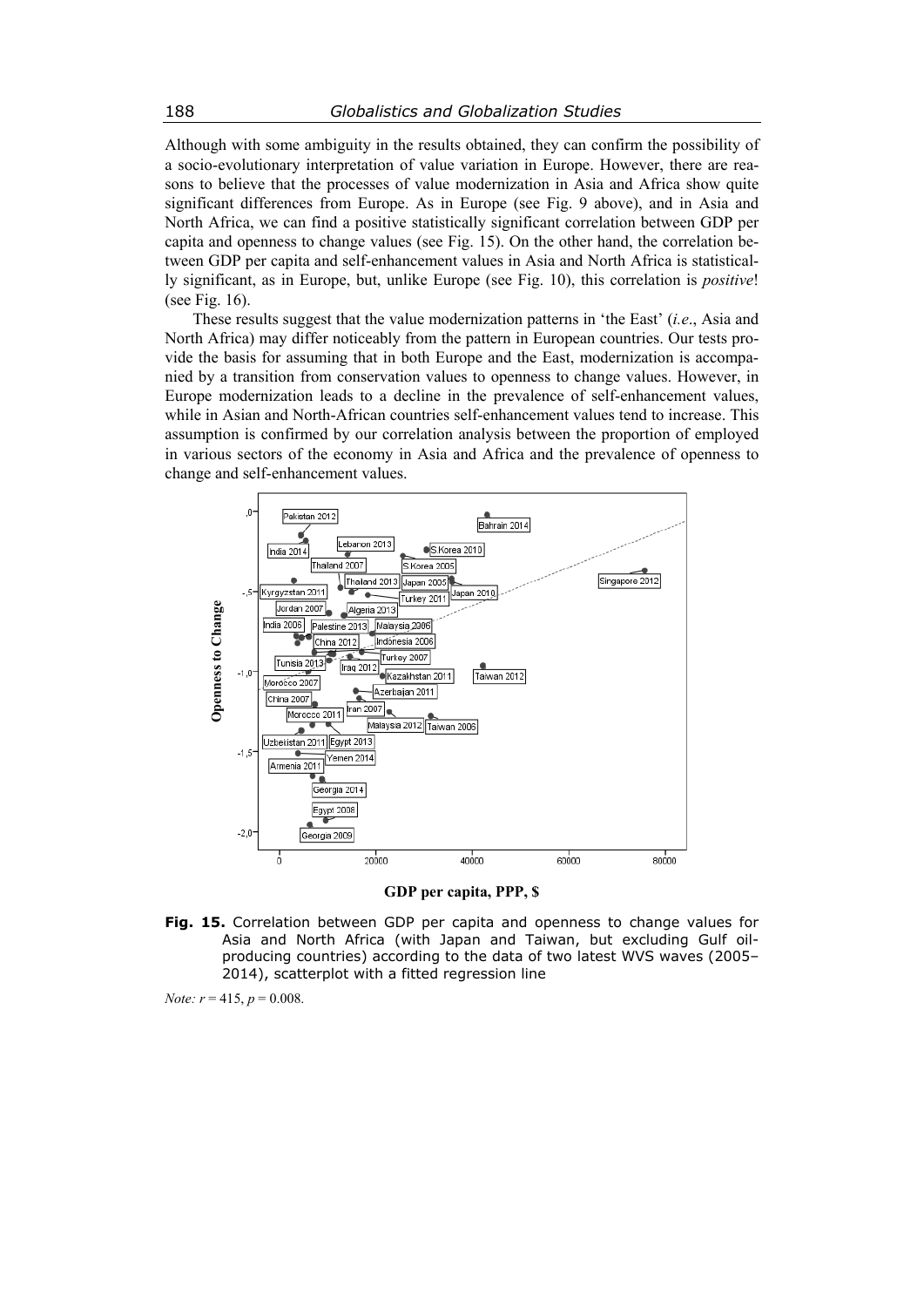![](_page_17_Figure_1.jpeg)

**GDP per capita, PPP, \$** 

**Fig. 16.** Correlation between GDP per capita and self-enhancement values for Asia and North Africa (excluding Japan, Taiwan and Gulf oil-producing countries) according to the data of two latest WVS waves (2005–2014), scatterplot with a fitted regression line

*Note: r* = +0.343, *p* = 0.035.

Indeed, like in Europe, for the East we find a marginally significant negative correlation between the proportion employed in agriculture and the prevalence of openness to change values (see Fig. 17).

But in Europe the proportion of employed in agriculture positively correlates with the prevalence of self-enhancement values, while in Asia and North Africa we are dealing with marginally significant negative correlation (see Fig. 18). Reducing the proportion employed in agriculture is one of the most important components of modernization pro-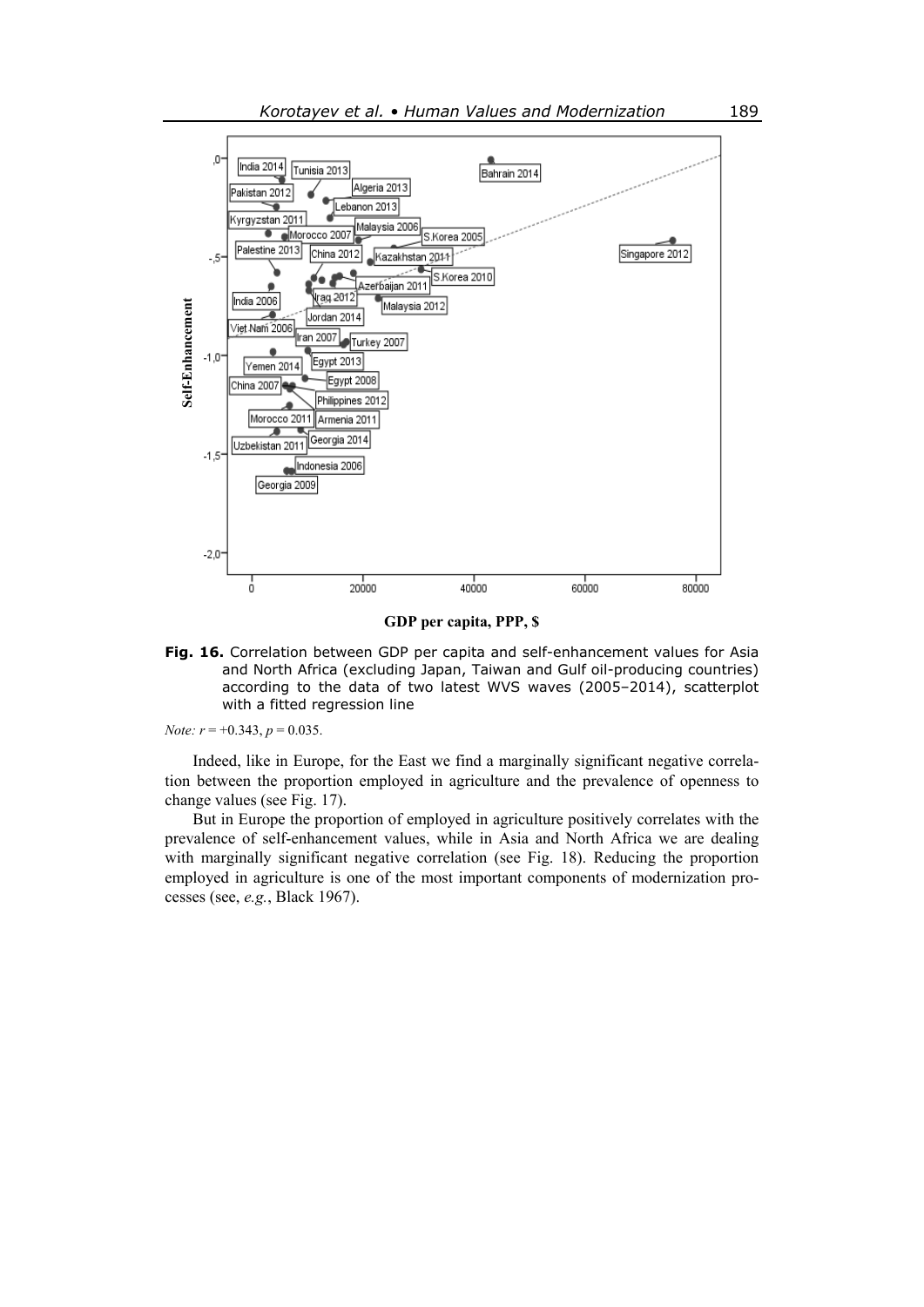![](_page_18_Figure_1.jpeg)

**Employment in agriculture (% of total employment)** 

**Fig. 17.** Correlation between the proportion employed in agriculture/openness to change values for Asia and North Africa (with Japan, Taiwan and Gulf oilproducing countries) according to the data of two latest WVS waves (2005– 2014), scatterplot with a fitted regression line

*Note: r* = –0.308, *p* = 0.092.

Thus, a statistically significant negative correlation between employed in agriculture and self-enhancement values that we observed in the East (against the background of the positive correlation in Europe) can be regarded as additional support for the aboveformulated hypothesis maintaining that in Europe modernization tends to decrease of prevalence of self-enhancement values whereas in Asia and North Africa modernization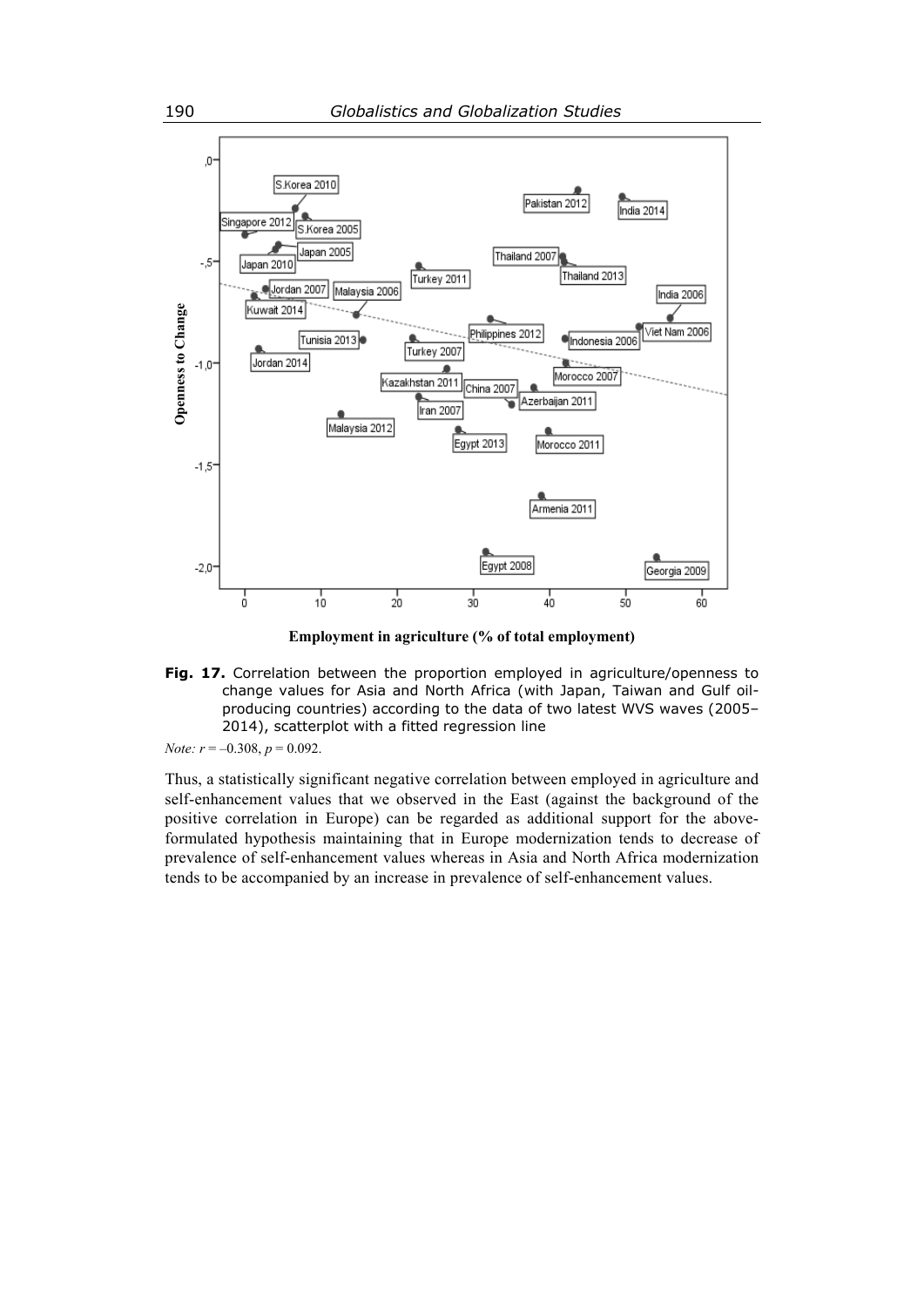![](_page_19_Figure_1.jpeg)

**Fig. 18.** Correlation between the proportion employed in agriculture and selfenhancement values for Asia and North Africa (with Gulf oil-producing countries, but excluding Japan and Taiwan) according to the data of two latest WVS waves (2005−2014), scatterplot with a fitted regression line

*Note: r* = –0.333, *p* = 0.078.

Similar results are obtained in the correlation analysis of openness to change selfenhancement values with the proportion employed in the service sector. Openness to change in the East (as well as in Europe [see Fig. 14 above]) shows a positive correlation with the proportion employed in the service sector (see Fig. 19). However, self-enhancement values also show a positive correlation for Asia and North Africa (see Fig. 20) while for Europe the correlation is negative (see Fig. 13).

Thus, if in Europe there is a negative correlation between the proportion employed in the service sector and self-enhancement values, in Asia and North Africa we are dealing with a positive correlation. This can be regarded as another empirical verification of the hypothesis put forward above: although either in Europe or in Asia and North Africa the modernization as a trend leads to an increase in the prevalence of openness to change values, only in the East the modernization leads to a growth of self-enhancement values. At the same time, in Europe modernization processes are accompanied not by a growth,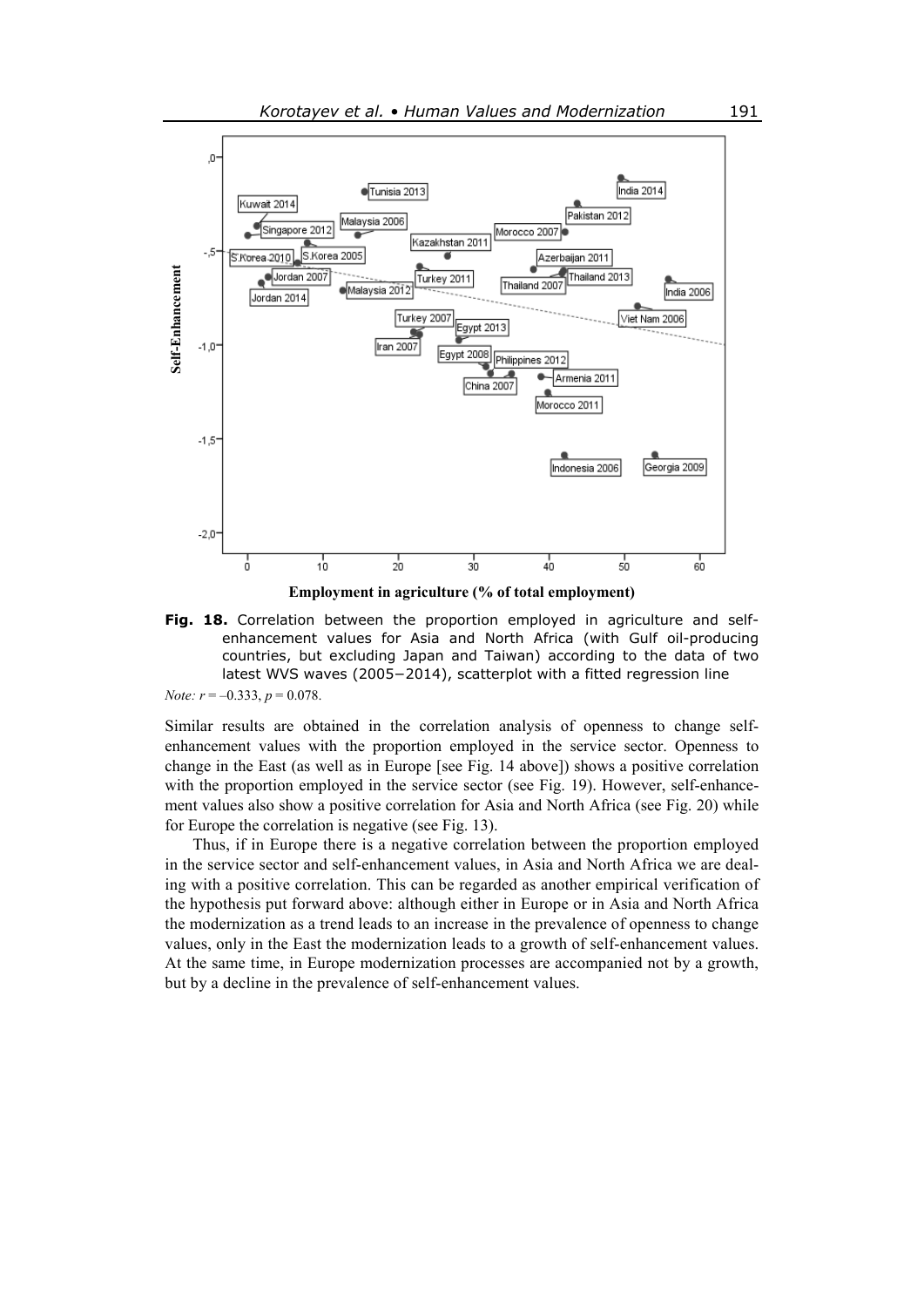![](_page_20_Figure_1.jpeg)

**Employment in services (% of total employment)** 

**Fig. 19.** Correlation between the proportion employed in the service sector and openness to change values for Asia and North Africa (with Japan, Taiwan and Gulf oil-producing countries) according to the data of two latest WVS waves (2005–2014), scatterplot with a fitted regression line

![](_page_20_Figure_4.jpeg)

![](_page_20_Figure_5.jpeg)

**Fig. 20.** Correlation between the proportion employed in the service sector and selfenhancement values for Asia and North Africa (with Gulf oil-producing countries, but excluding Japan and Taiwan) according to the data of two latest WVS waves (2005–2014), scatterplot with a fitted regression line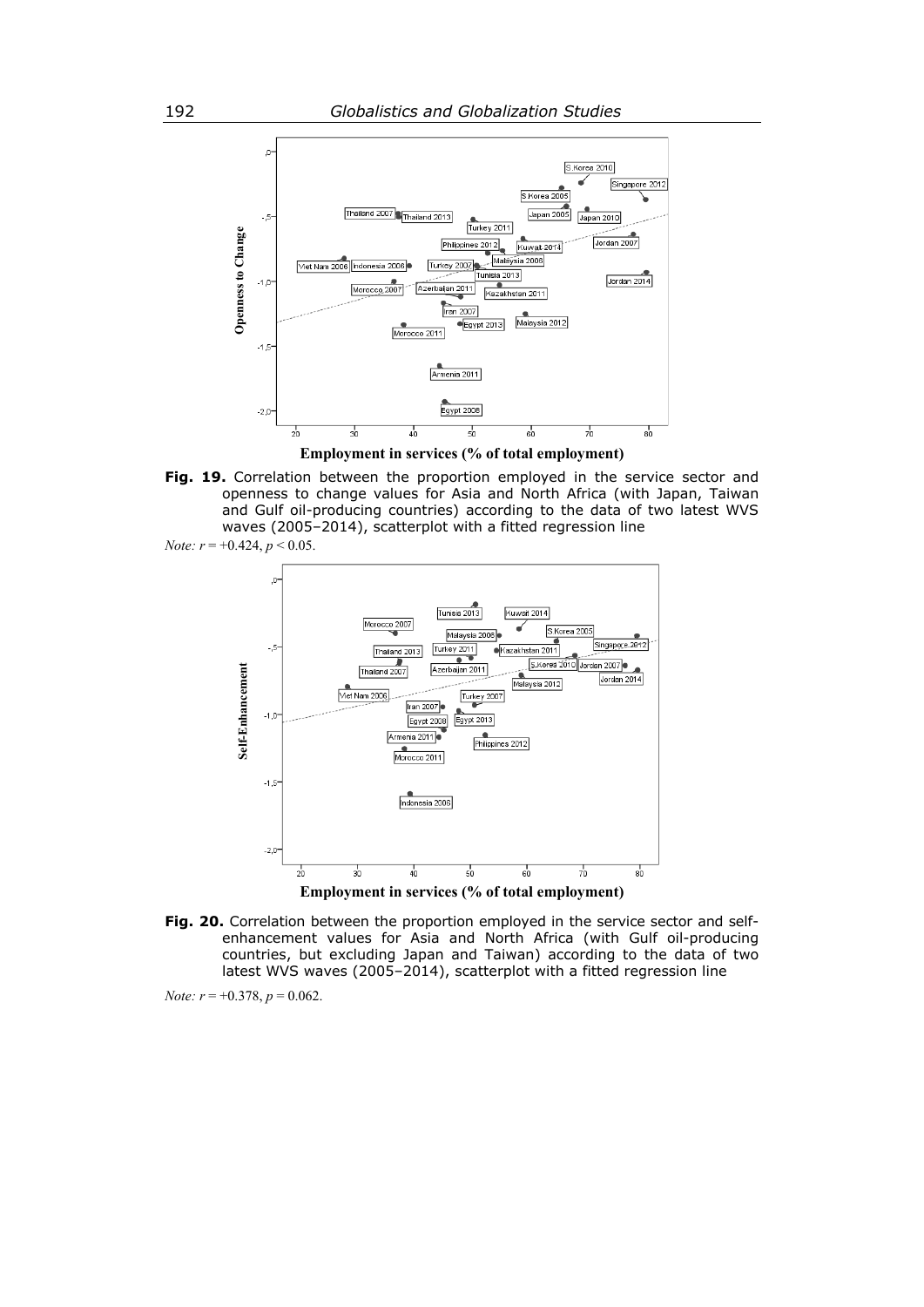#### **Discussion**

Thus, we are dealing with essentially different patterns of value modernization both in Europe and in the East. What factors might explain this? Below we will consider two possible explanations.

1) 'Stadial or phase explanation.' The opposing directions of the correlations between openness to change and self-enhancement values for Europe and the East can be explained by the fact that most of Asian and North African countries are at much earlier phases of the modernization transition than in most European countries. This suggests that an increasing openness to change values is observed throughout the modernization transition, and an increase in self-enhancement values occurs only in its earlier phases, while in its later phases the further development of social systems leads to a decline in the prevalence of self-enhancement values.

This explanation is supported by the fact that in the most modernized social systems in Asia, like Japan and Taiwan, there are quite low levels of self-enhancement values like in highly developed Western European countries, compared to middle income Asian countries (see Fig. 21).

![](_page_21_Figure_5.jpeg)

Western Europe Asia and North Africa ■ Japan ▲ Taiwan

![](_page_21_Figure_7.jpeg)

*Source*: the GDP per capita, PPP, data for Taiwan is taken from URL: http://www.indexmundi.com/taiwan/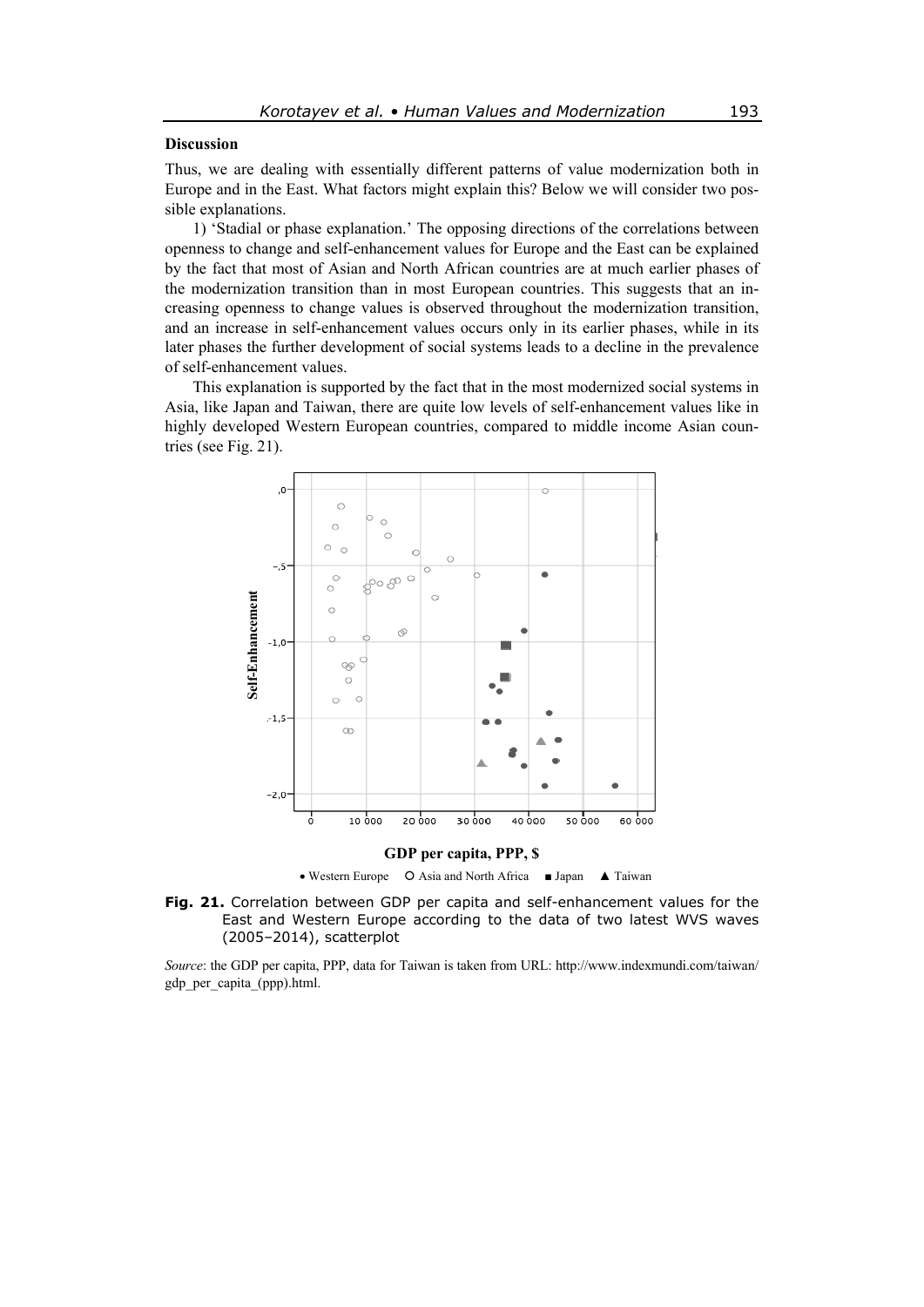2) 'Civilization explanation.' There are, however, serious doubts that the positive correlation between openness to change and self-enhancement values for most Asian and North African countries can only be explained by the phase or stadial difference. The fact is that the positive correlation between modernization and self-enhancement values can be seen in the East at a very high level, one at which a negative correlation can already be seen in Europe. In this regard, we can assume that the inflection point found in the Eastern world to be at a higher level than in Europe. For example, the tendency to increase selfenhancement values can be seen in Asia and North Africa quite definitely up to an interval of US\$ 15,000−30,000. In Europe, there is already a pronounced negative correlation at this interval. In addition, Asian and North African countries in the range of about US\$ 20,000−30,000 have average index for self-enhancement values, significantly higher than that in Europe<sup>3</sup> (see Fig. 22).

![](_page_22_Figure_2.jpeg)

**Fig. 22.** Correlation between GDP per capita, PPP/self-enhancement values for Europe and the East according to the data of two latest WVS waves (2005−2014), a scatterplot for an interval between US\$ 18,000 and US\$ 32,000

Thus, the crucial distinction found between Europe, where there is a pronounced negative correlation between openness to change and self-enhancement values, and the East, where

 3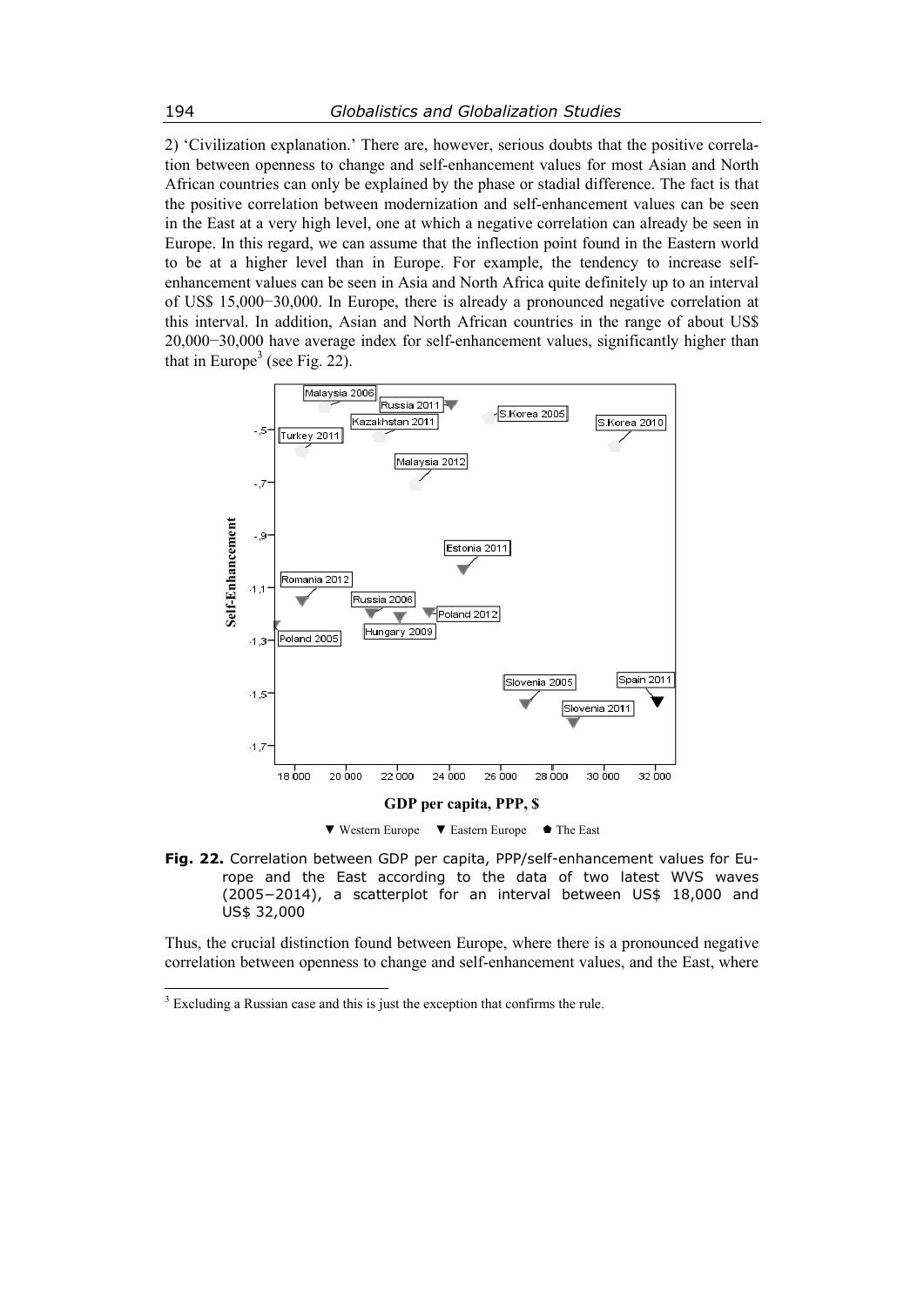there is a pronounced positive correlation, can be only partially explained by phases of modernization transition. To a large extent, it seems, we are dealing with different civilizational patterns of value modernization.

However, there is an additional factor. In the vast majority of countries younger age groups have higher indices of openness to change values as well as self-enhancement values (see, *e.g.*, Robinson 2013). Most Afrasian countries have a very young population compared to Europe, which would seem to explain why in these countries there are much higher indices of both value types mentioned above and which would not be expected according to the level of modernization in these countries. It would seem that this factor could explain why in the Afrasian countries there is a correlation between these two value types, which is directly opposing to the correlation seen in 'Old' Europe. Nevertheless, the preliminary analysis has shown that these results obtained can explain the difference in the correlation patterns between the Europe and the Afrasian world to an unexpectedly small extent. More details of our respective tests will be presented in our next article.

#### **Conclusion**

Thus, our analysis divides the whole world into two human value megazones. The macro-European megazone, which includes not only all European countries, but all former European colonies in America and Oceania, is characterized by a pronounced *negative* correlation between openness to change and self-enhancement values (see Fig. 4.  $r = -0.354$ ,  $p =$  $= 0.008$ ). This correlation is especially strong for Europe (see Fig. 2.  $r = -0.564$ ,  $p = 0.001$ ). The Afrasian megazone, which consists of all countries in Asia and Africa, is characterized by a pronounced positive correlation between openness to change and selfenhancement values (see Fig. 5.  $r = +0.646$ ,  $p \ll 0.0001$ ), while it is especially strong for Asia and North Africa<sup>4</sup> (see Fig. 6.  $r = +0.768$ ,  $p \ll 0.0001$ ).

In both megazones, modernization (approximated by such indicators as GDP per capita and proportions of employment in various sectors of economy) is accompanied by a decline in conservation values and an increasing openness to change values, but in the macro-European megazone, the growth of openness to change values is accompanied by a growth of self-transcendence values, while in Afrasia – by an increase in self-enhancement values. We propose two hypotheses that allow explaining the opposing directions of the correlations in these megazones and they are 1) different modernization stages and 2) different civilizational patterns. The further analysis shows that the difference between Europe and the Eastern world can only partially be explained via the phase factor and to a large extent, it seems, we are dealing with the difference in civilizational patterns of the value modernization.

#### **References**

- **Black, C. E. 1967.** *The Dynamics of Modernization: A Study in Comparative History*. New York, NY: Harper & Row.
- **Dahlum, S., and Knutsen, C. H. 2016.** Democracy by Demand? Reinvestigating the Effect of Self-Expression Values on Political Regime Type. *British Journal of Political Science* 47: 1−25.

 4 Excluding the most westernized Asian countries.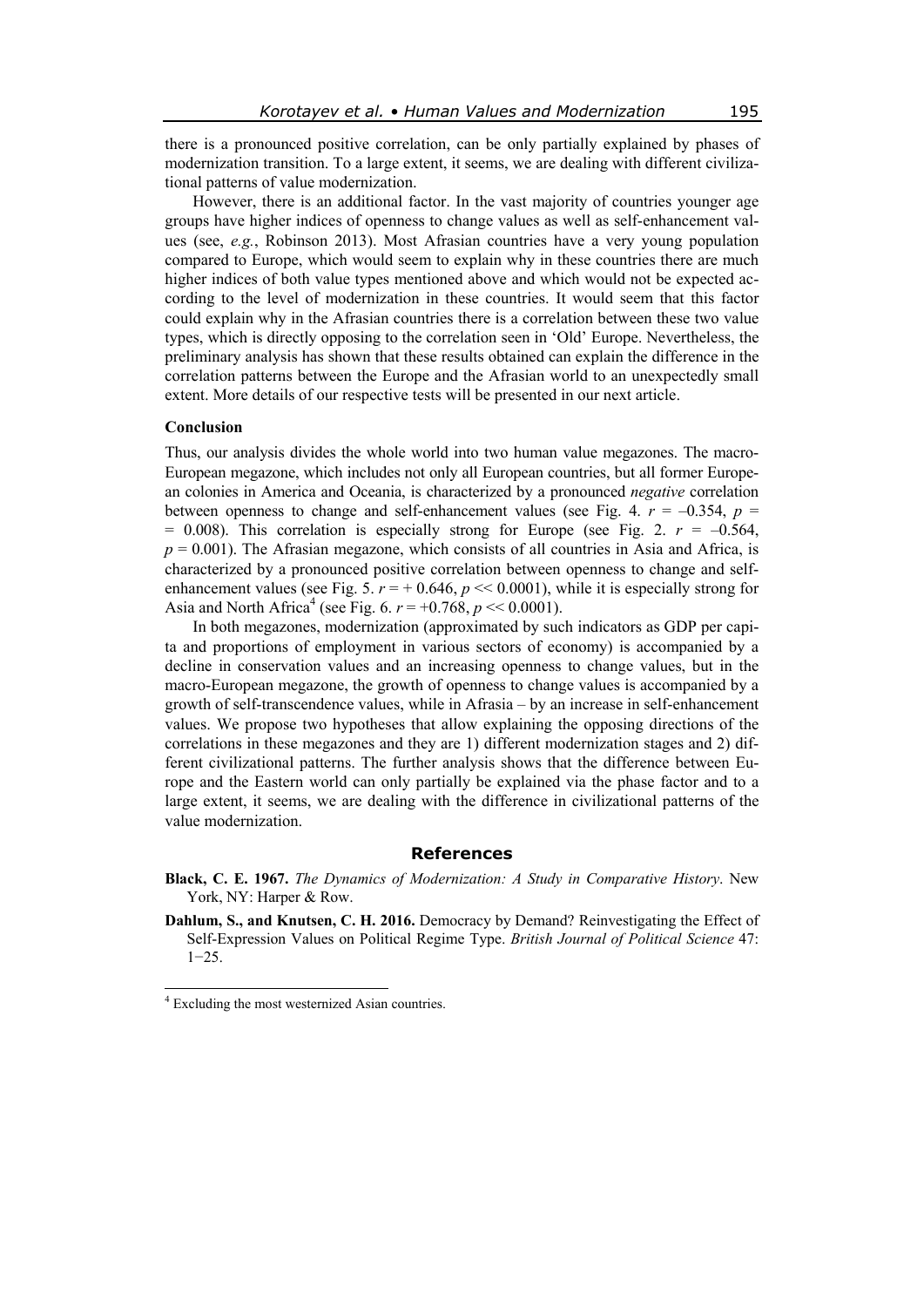- **Grinin, L., Korotayev, A., and Tausch, A. 2019.** *Islamism, Arab Spring, and the Future of Democracy. World System and World Values Perspectives*. Springer.
- **Hadenius, A., and Teorell, J. 2005.** Cultural and Economic Prerequisites of Democracy: Reassessing Recent Evidence. *Studies in Comparative International Development* 39: 87–106.
- **Inglehart, R., and Welzel, C. 2005.** *Modernization, Cultural Change, and Democracy: The Human Development Sequence*. Cambridge: Cambridge University Press.
- **Korotayev, A., and Khaltourina, D. 2009.** *Modern Trends of World Development.* Moscow: LIBROKOM/URSS. *In Russian* (Коротаев А., Халтурина Д. *Современные тенденции мирового развития.* М.: ЛИБРОКОМ/УРСС).
- **Kuznets, S., and Murphy, J. T. 1966.** *Modern Economic Growth: Rate, Structure, and Spread*. New Haven, CT: Yale University Press.
- **Schwartz, S. H. 1992.** Universals in the Content and Structure of Values: Theory and Empirical Tests in 20 Countries. In Zanna, M. (ed.), *Advances in Experimental Social Psychology*. Vol. 25 (pp. 1−65). New York: Academic Press. URL: http://dx.doi.org/10.1016/S0065- 2601(08)60281-6.
- **Schwartz, S. H. 1994.** Are There Universal Aspects in the Content and Structure of Values? *Journal of Social Issues* 50: 19−45. URL: http://dx.doi.org/10.1111/j.15404560.1994. tb01 196.x.
- **Schwartz, S. H. 1996.** Value Priorities and Behavior: Applying a Theory of Integrated Value Systems. In Seligman, C., Olson, J. M., and Zanna, M. P. (eds*.*), *The Psychology of Values: The Ontario Symposium*. Vol. 8 (pp. 1−24). Hillsdale, NJ: Erlbaum.
- **Schwartz, S. H. 2006a.** Les valeurs de base de la personne: Théorie, mesures et applications [Basic Human Values: Theory, Measurement, and Applications]. *Revue Française de Sociologie* 47: 249−288.
- **Schwartz, S. H. 2006b.** Value Orientations: Measurement, Antecedents and Consequences across Nations. In Jowell, R., Roberts, C., Fitzgerald, R. and Eva, G. (eds.), *Measuring Attitudes Cross-nationally − Lessons from the European Social Survey* (pp. 169−203). London, UK: Sage.
- **Schwartz, S. H., and Bardi, A. 1997.** Influences of Adaptation to Communist Rule on Value Priorities in Eastern Europe. *Political Psychology* 18: 385−410. URL: http://dx.doi.org/ 10.1111/0162-895X.00062.
- **Schwartz, S. H., and Boehnke, K. 2004.** Evaluating the Structure of Human Values with Confirmatory Factor Analysis. *Journal of Research in Personality* 38*:* 230−255. URL: http://dx.doi.org/10.1016/S0092-6566(03)00069-2.
- **Schwartz, S. H., Cieciuch, J., Vecchione, M., Davidov, E., Fischer, R., Beierlein, C., Ramos, A., Verkasalo, M., Lönnqvist, J.-E., Demirutku, K., Dirilen-Gumus, O., and Konty, M. 2012.** Refining the Theory of Basic Individual Values. *Journal of Personality and Social Psychology* 103: 663−688. URL: http://dx.doi.org/10.1037/a0029393.
- **Schwartz, S. H., Melech, G., Lehmann, A., Burgess, S., and Harris, M. 2001.** Extending the Cross-Cultural Validity of the Theory of Basic Human Values with a Different Method of Measurement. *Journal of Cross-Cultural Psychology* 32: 519−542. URL: http://dx.doi. org/10.1177/0022022101032005001.
- **Solow, R. M. 1956.** A Contribution to the Theory of Economic Growth. *The Quarterly Journal of Economics* 70 (1): 65–94.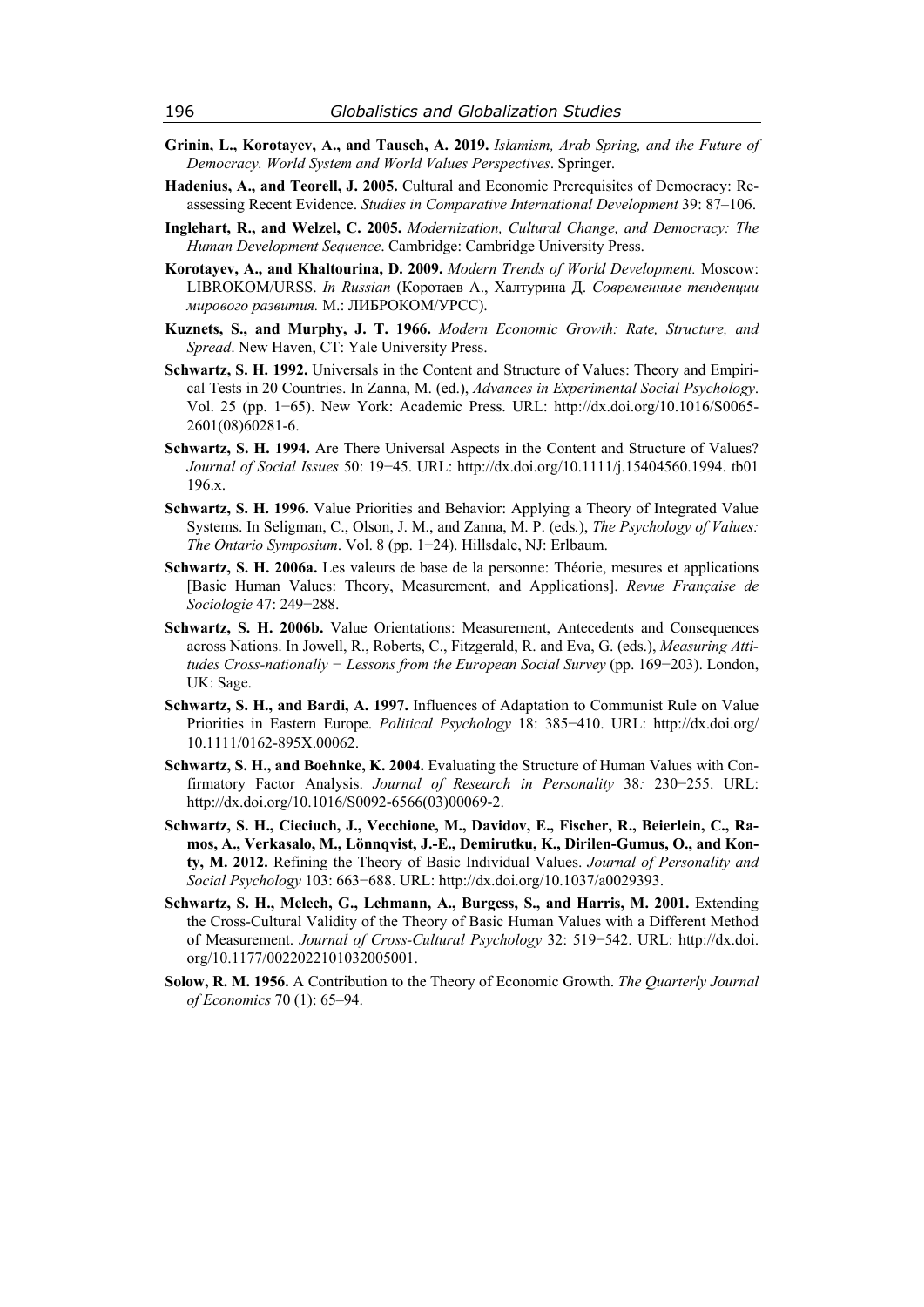- **Spaiser, V., Ranganathan, S., Mann, R. P., and Sumpter, D. J. 2014.** The Dynamics of Democracy, Development and Cultural Values. *PloS one* 9(6): e97856.
- **Teorell, J., and Hadenius, A. 2006.** Democracy without Democratic Values: A Rejoinder to Welzel and Inglehart. *Studies in Comparative International Development* 41 (3): 95–111.
- **Teorell, J. 2010.** *Determinants of Democratization: Explaining Regime Change in the World, 1972–2006*. Cambridge: Cambridge University Press.
- **Welzel, C. 2013.** *Freedom Rising. Human Empowerment and the Quest for Emancipation*. Cambridge: Cambridge University Press.
- **Welzel, C., and Inglehart, R. 2005.** Liberalism, Postmaterialism, and the Growth of Freedom. *International Review of Sociology* 15 (1): 81–108.
- **Welzel, C., Inglehart, R., Aleksander, E., and Ponarin, E. D. 2012.** Disentangling the Links between Culture and Institutions on the Example of the Emancipation of the Humanity. *Zhurnal sotsiologii i sotsial'noy antropologii* 15(4): 12–43. *In Russian* (Велцель, К., Инглхарт, Р., Александер, Э., Понарин, Э. Д. Распутывание связей между культурой и институтами на примере эмансипации человечества. *Журнал социологии и социальной антропологии* 15 (4): 12–43).
- **Welzel, C., Inglehart, R., and Klingemann, H. D. 2003.** The Theory of Human Development: A Cross-Cultural Analysis. *European Journal of Political Research* 42: 341–379.